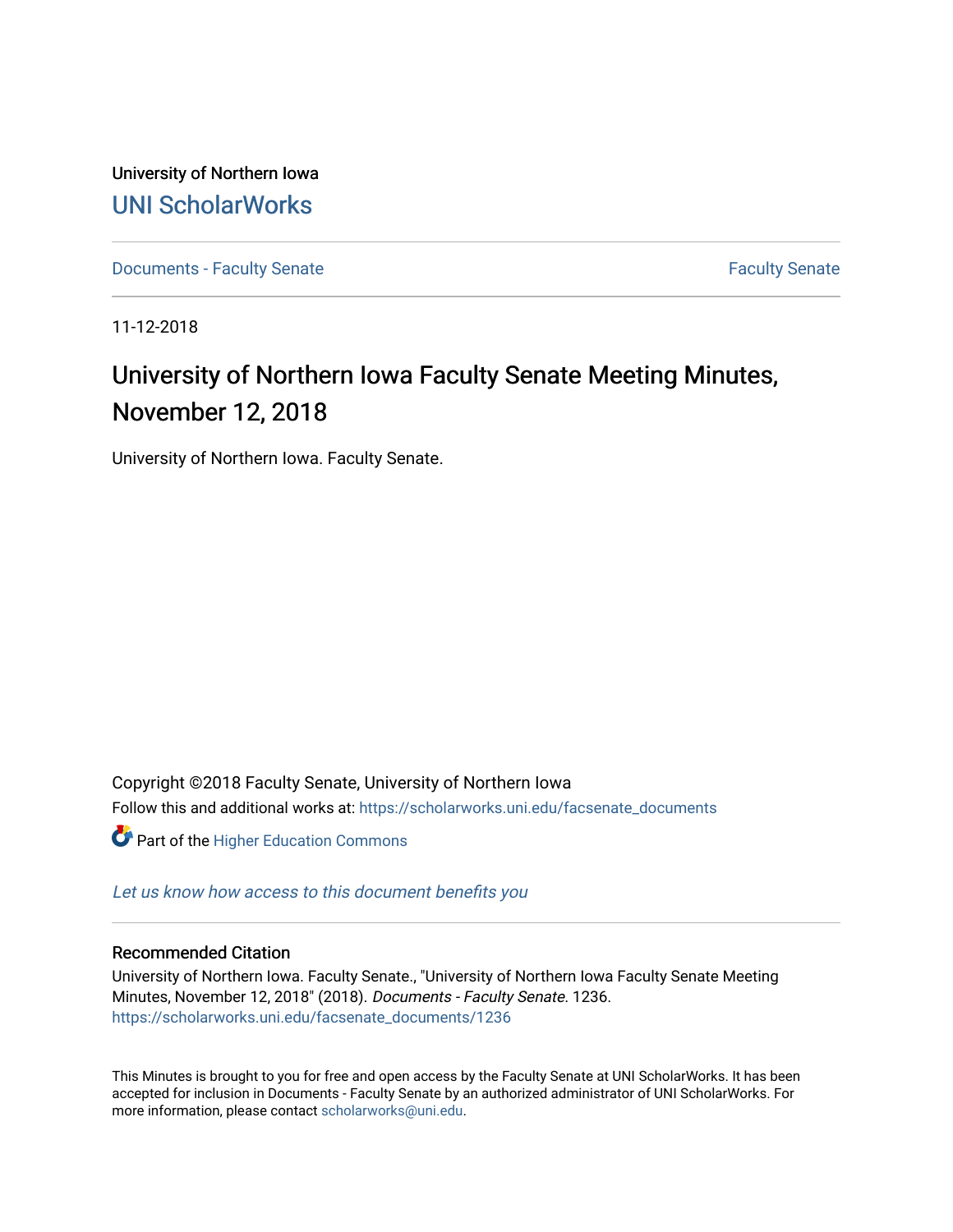## **Regular Meeting UNI FACULTY SENATE MEETING 11/12/18 (3:29 – 4:39) Mtg. #1814 SUMMARY MINUTES Scholar Space (301) Rod Library**

**Call for Press Identification:** No members of the press were present.

**Guests: Brenda Bass, Elaine Eshbaugh, David Harris, Jeff Morgan, Joyce Morrow.** 

#### **Courtesy Announcements**

**President Nook** spoke about recent alumni events in Arlington, Texas and with Principal Financial, as well as his visit to ATEK in New Hampton, Iowa (See pages 4-6)

**Provost Wohlpart** mentioned his visit to the Department of Ed, the Board of Regents visit, and continuing work UNI has done with the Future Ready Cedar Valley Summit. The goal of Future Ready Iowa is to have 70% of Iowans receive post-secondary certification. (See page 6)

**Faculty Chair Cutter** spoke about the ongoing work creating Departmental Standards, urging faculty to read all of Chapter 3 to obtain a context for understanding. She adds that since Ch. 3 is not finalized, faculty should make comments to faculty leadership as they read it. **Cutter** stresses that departments should avoid self-censorship because "it's important to know if University Guiding Standards (UGS) are flexible enough to fit departmental needs." She cautions that UGS look narrower than they are meant to be. (See pages 7-8)

**United Faculty Chair Hawbaker** expressed thanks for the 87% turnout and 97% "Yes" vote on recertifying the Union. The next big push is faculty evaluation. She urges all faculty, including temporary, term, and renewable term faculty to know the members of their department's Faculty Evaluation Subcommittee, and to get involved, as all levels of faculty are affected by evaluation. (See pages  $8-9$ )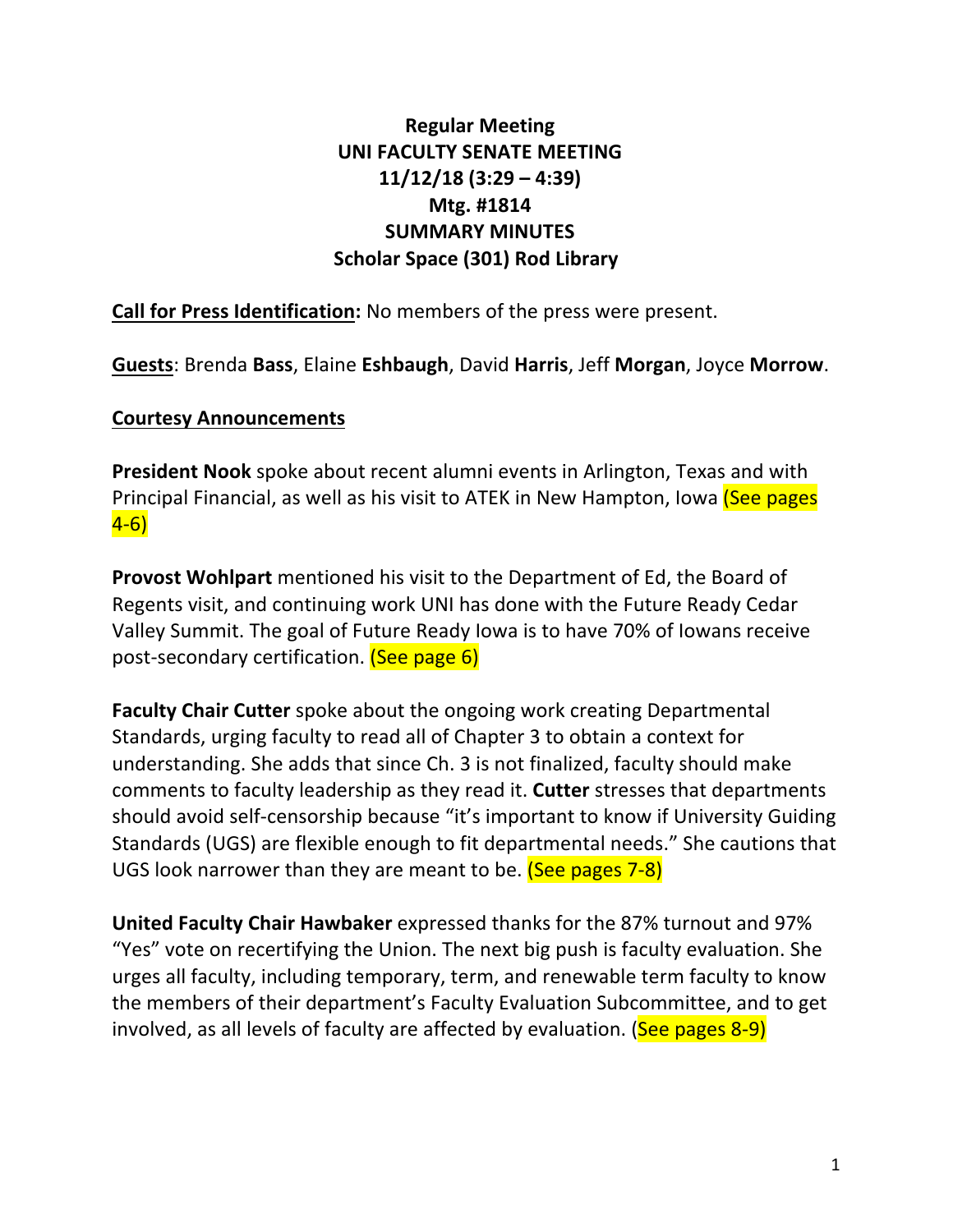**Faculty Senate Chair Petersen** extended an invitation to assist departments in developing Departmental Standards and announced that this week is School Psych Awareness Week. UNI is the only public or private school in the state that offers the School Psych program. (See pages 8-9)

**Minutes for Approval:** Oct. 22, 2018 (**Gould/Stafford**) All aye.

**Committee Reports:** Intercollegiate Athletics Advisory Council (IAAC), Elaine **Eshbaugh** and David Harris. (See pages 11-27)

## **Consideration of Calendar Items for Docketing**

\*\* (Skaar/Gould) Bundled for Nov. 26 Docket, except for #1419.

- 1417 Emeritus request for Mir Zaman, Department of Finance
- 1418 Taskforce for Academic Suspension (TAPS)
- 1419 Committee on Committees Procedure Recommendations (to be considered Dec. 10)
- 1420 Proposal for Interdisciplinary Senate Committee
- 1421 Emeritus Request for James Davis, Department of Language and Literatures
- 1422 COE Curriculum Proposals
- 1423 CHAS Curriculum Proposals
- 1424 CSBS Curriculum Proposals
- 1425 CBA Curriculum Proposals

## **Consideration of Docket Items**

**1295 1416** All aye. (See pages 28-30) Emeritus request for Kenneth Baughman, Department of Language and Literatures

**1286 1401** Consultation with General Education Revision Committee (See pages 30-39)

## **No New Business**

## Adjournment (Gould/Burnight) 4:39 p.m. by acclamation.

#### **Next Meeting**:

3:30 p.m. Monday, November 26, 2018 Scholar Space (301) Rod Library University of Northern lowa

A complete transcript of **40 pages and 0** addendum follows.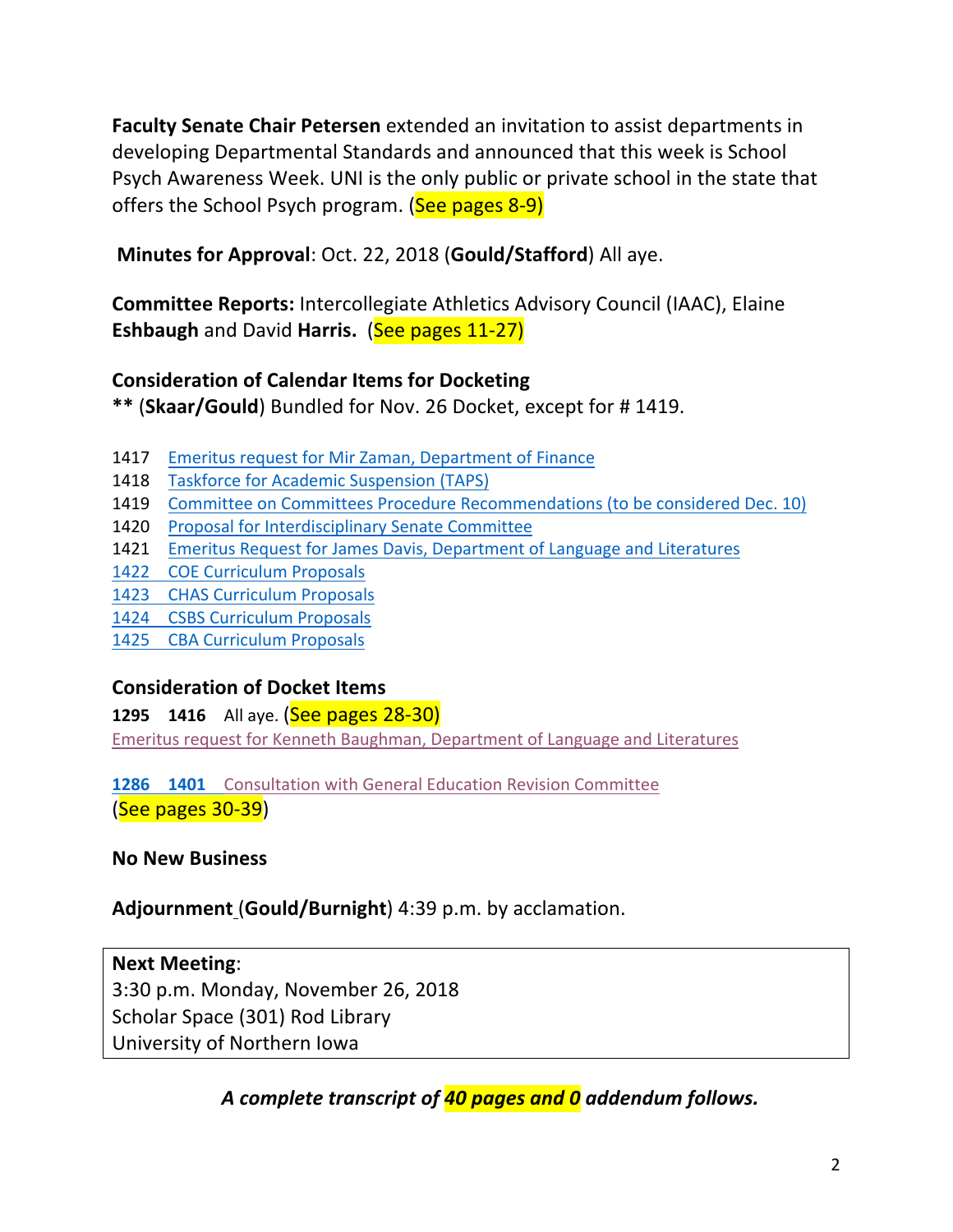#### **FULL TRANSCRIPT of the**

#### **UNI FACULTY SENATE MEETING**

#### **November 12th, 2018**

**Present:** Senators Imam Alam, John Burnight, Seong-in Choi, Faculty Senate Secretary Gretchen **Gould,** Senators Tom **Hesse**, Kenneth **Hall**, Bill **Koch**, Faculty Senate Vice-Chair James Mattingly, Senators Steve O'Kane, Faculty Senate Chair Amy **Petersen**, Senators Mark **Sherrad**, Nicole **Skaar**, Gloria **Stafford**, Andrew **Stollenwerk**, and Shahram **Varzavand**. Also: Faculty Chair Barbara Cutter, President Mark Nook, Associate Provost John Vallentine, Provost Jim Wohlpart, and NISG Vice President Kristin **Ahart**.

**Not Present:** Senators Amanda McCandless, Peter Neibert, Mitchell Strauss, Associate Provost Patrick **Pease**

## **CALL TO ORDER, PRESS IDENTIFICATION, & INTRODUCTION of GUESTS**

**Petersen**: Alright, let me call our meeting to order this afternoon. I do not see any press here, but let me make the call for any press identification. We have a number of guests with us this afternoon, so let me ask our guests to introduce yourself. Start with David (**Harris**).

**Harris:** Good afternoon. David **Harris**, Director of Athletics.

**Eshbaugh:** Elaine **Eshbaugh**, Faculty Athletics Rep and Associate Professor of Applied Human Sciences.

**Morgan:** Jeff **Morgan**, Physics and Science Ed, here on behalf of the Gen Ed Revision Committee.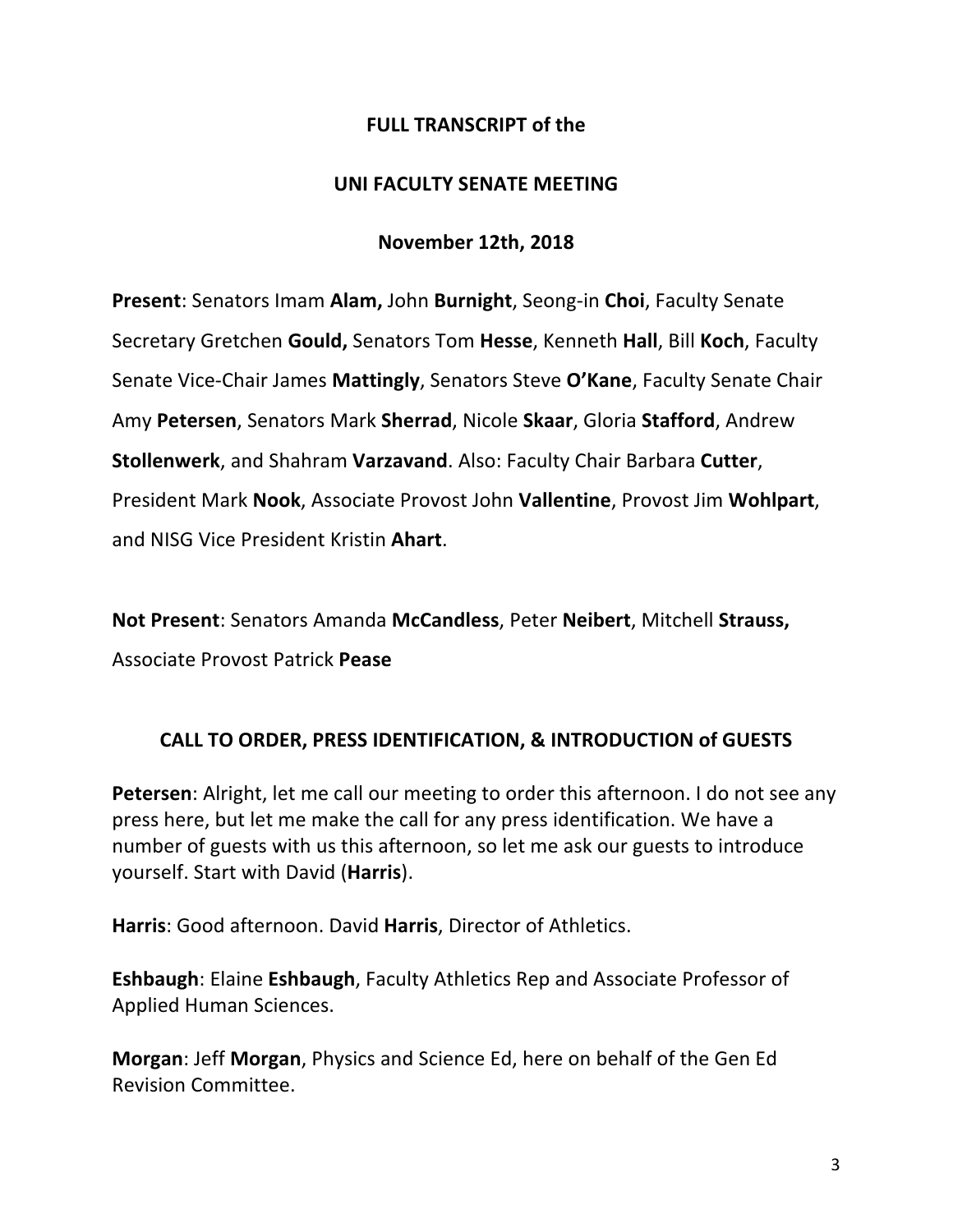**Morrow:** Joyce **Morrow**, University Registrar.

#### **COURTESY ANNOUNCEMENTS**

**Petersen:** Welcome. We have Courtesy Announcements. We'll start with President **Nook**.

**Nook**: Just a few things here. First, congratulations on surviving another election year. It got pretty ugly there before the election with all the campaign ads and things, but the good thing is it's over. We know who holds power where and we know how to start to begin our messaging.

**Wohlpart:** Not in every state.

**Nook**: Not in every state. [Laughter] In Florida. And so we're starting to do that and to get things set up. I want to update you on a couple of things. We had a couple of alumni events recently, one of them with Principal Financial. It was an event called Paint Principal Purple, and we had good turnout. One of the reasons we wanted to work with Principal in particular is they have—Principal employs 776 UNI alums. It's 12% of their workforce. They have only one other university from which they have more employees, and it's just a few more, and that's lowa State. So when you think about sort of the relative number of our graduates working there compared to anybody else, they said by far you've got to have the largest percentage. It was a really good meeting. One of their VP's, their VP who is sort of their chief technology expert is one of our alums, Gary Sholten. Just a great guy and I think part of the reason we get more people down there. We've got people in IT, people in accounting, people in business management,  $HR$ —just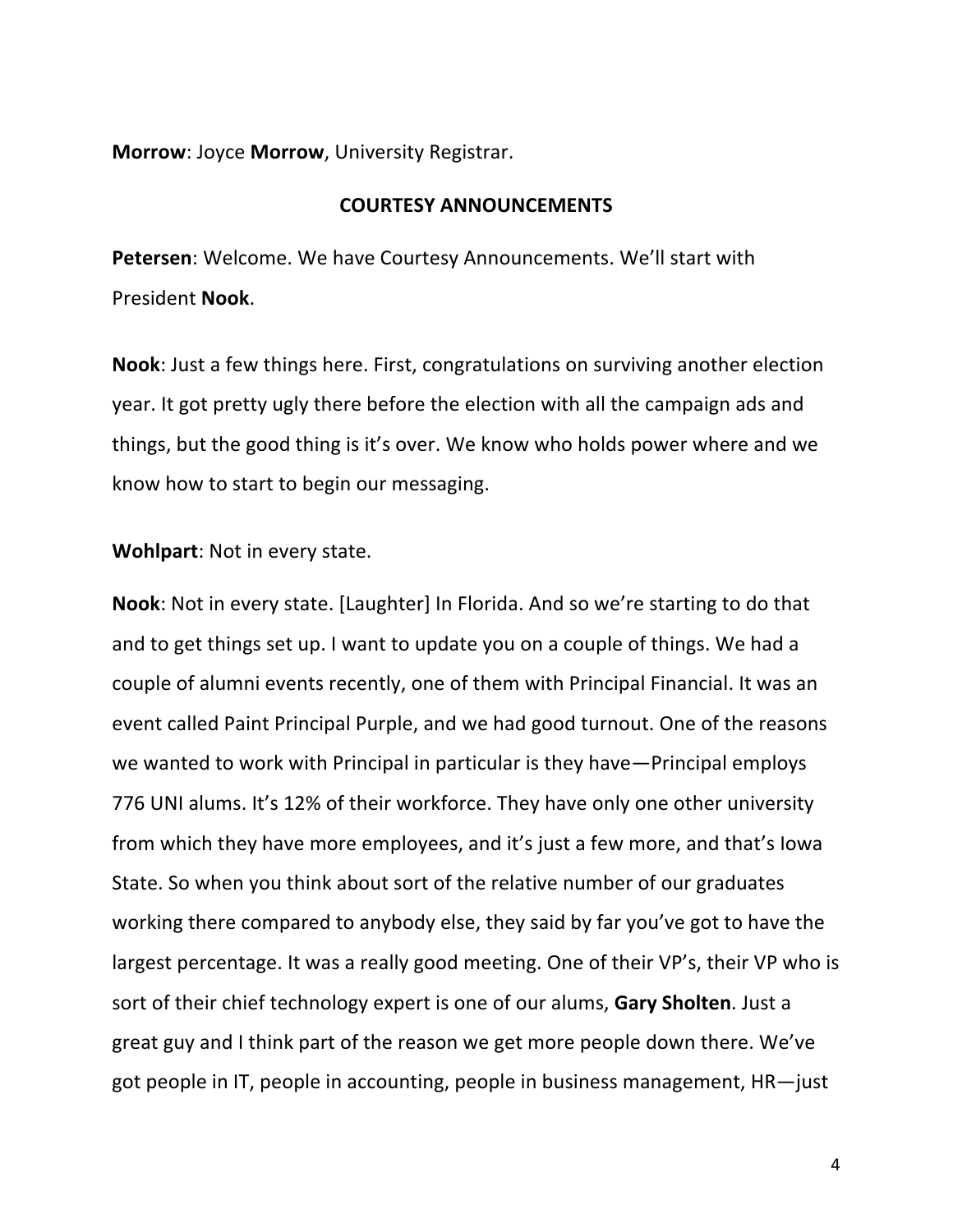throughout their entire organization. We also had an alumni event in Texas on Saturday. The men's basketball team was playing in Arlington. They arranged an alumni event at one of the local watering holes, and we had something in the neighborhood of 200 people show up for that. A little less than half of them were alums. One of the members of our basketball team, Isaiah **Brown**, is from Flower Mound Texas, which is about 45 minutes away and his mother in particular and father got a whole bunch of people to come out for the game. They had over 200 people show up in purple and gold shirts that said "Team Isaiah" on them and then UNI. We had a really large contingency there for what is UTA's Homecoming. They don't have football, so this was their Homecoming game. The other thing I just want to mention is that I had the opportunity to go up to a small manufacturing company in New Hampton end of last week, ATEK. They are a foundry and do aluminum castings. And one of the things they cast are all of the cylinder heads for Harley Davidson motorcycles. So if you ride a Harley or know somebody that does, the odds are really, really high—in fact right at 100% unless it's old, that the cylinder heads were made up in New Hampton. They also make brackets for the Harleys. They make brackets and materials that are in Mercury machines. The reason I bring this up is they love UNI. One, the director of HR is one of our alums, but also they also hire a lot of our alums to work on the floor because of our Metal Casting Center. They've also worked closely with our additive manufacturing organization over at Tech Works. They've had a couple of large 3-D printer applications that they've had us do for them that they couldn't do any other way. So, they just couldn't be happier to have UNI, and especially the stuff we're doing in additive manufacturing, metal casting, and the stuff that happens in ITC. So I was visiting with them to get them to help us lobby and then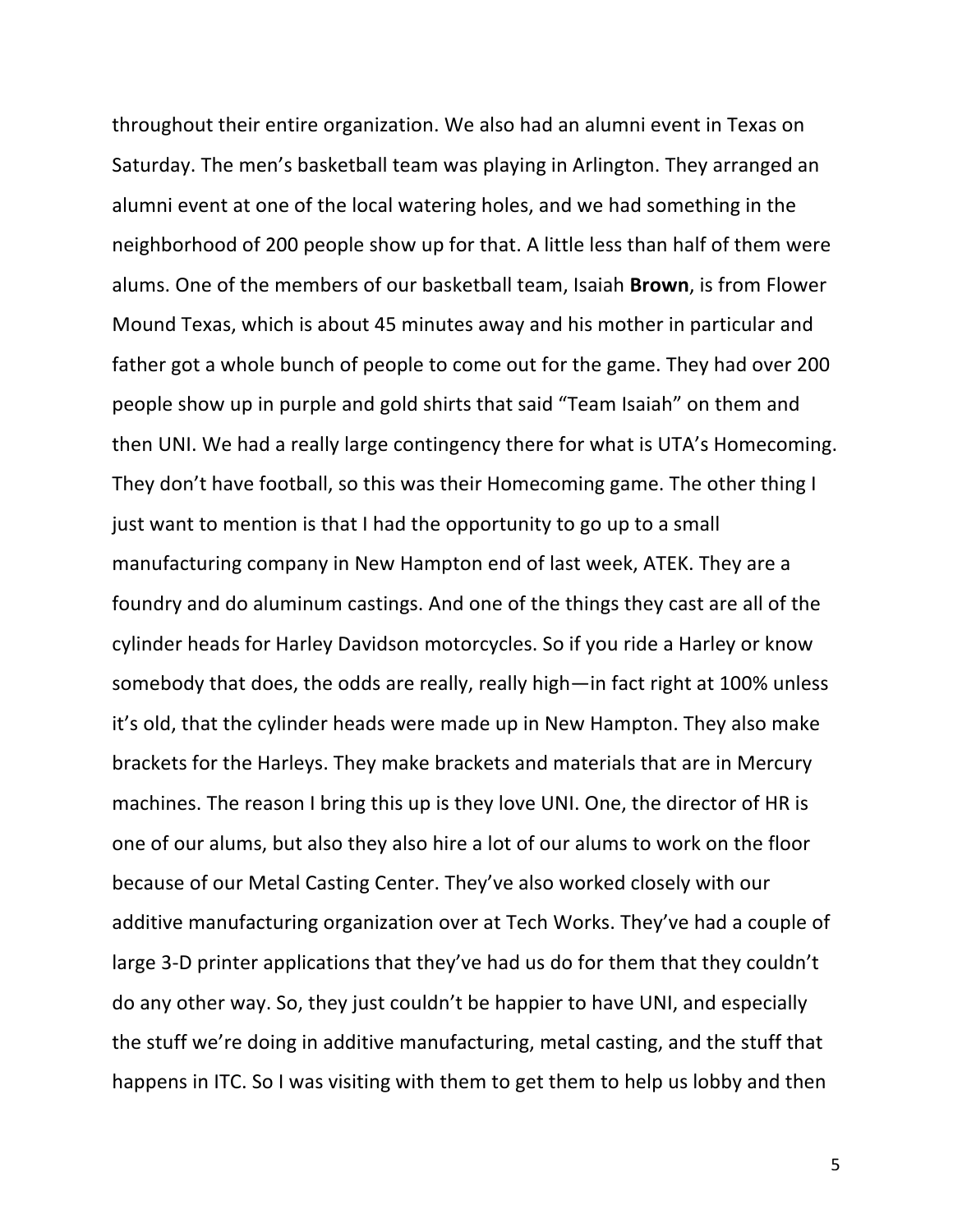lay the ground work for some gifts to help us get that building built. But, just a wonderful conversation with them. They're very happy with what we're doing in that space in particular, and it's a space that a lot of people outside of UNI just don't realize that we even populate and things. So, it was a lot of fun to talk with them and answer their questions about where things are going and how we are doing. So, thanks very much. I'd be happy to answer questions if anybody has them. Thank you.

**Wohlpart:** Just three quick announcements: Future Ready Cedar Valley Summit is tomorrow—a rather large effort to move lowa to 70% of lowans with a postsecondary credential or degree of some sort. There are a series of regional summits across the state. The University of Northern lowa has played a really big role in the Future Ready Cedar Valley Summit: Over 300 participants tomorrow. Wednesday morning, we drive down to Des Moines to the Department of Education for the Teacher Education Preparation approval. Hopefully, that will be a box that we check in about ten minutes. Two hours of driving, ten minutes of meeting, two hours of driving. [Chuckles]

**Nook:** Welcome to administration.

**Wohlpart**: Yes. That will make us quite happy if that's how it goes. And then lastly, Board of Regents on our campus Thursday and Friday this week. And one of the presentations that we have will be from our computer science program, Ben **Schafer** and Lisa [Sarah] Diesburg will be talking about the effort across the state of lowa to provide the skills that folks need to be able to teach computer science in the K-12 system. So, big week this week for us.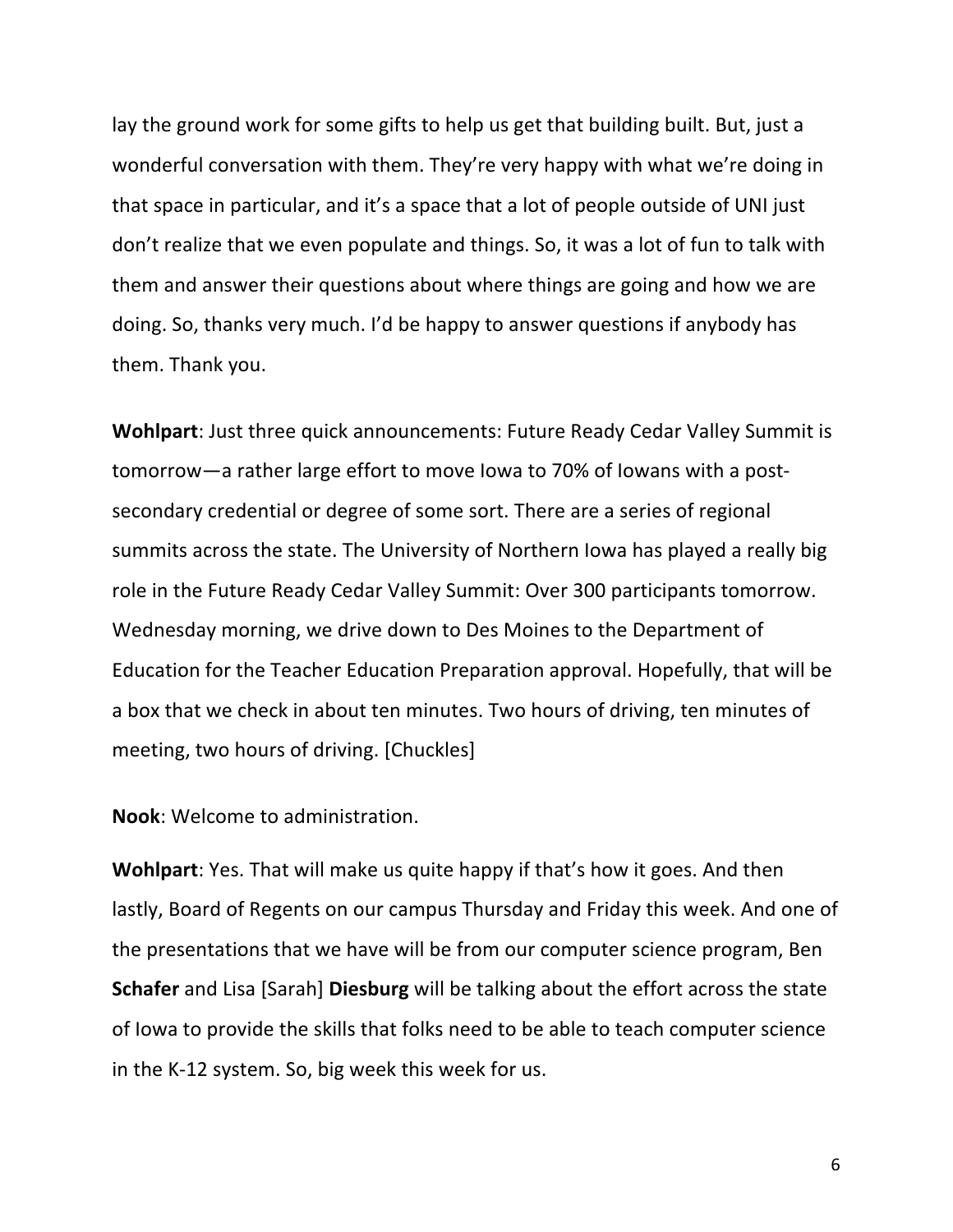**Cutter:** Most faculty, presumably are now working on Departmental Standards, in the new Chapter 3 for promotion, tenure, full professor, and post-tenure review. I know I am personally in my department. And there are a few things that I want to mention about this. First of all, when you're doing this, I know it's a lot of work but the standards themselves, the table, are part of the larger Chapter 3. And it really is important to read the whole Chapter 3, because that's the larger framework; to get a sense of it. And even though the Standards have been approved, the Chapter itself has not been finalized, so if you have any concerns or comments, please provide feedback on that to me and to other faculty leaders as well. The other thing is, as you're working on your Departmental Standards, I want to stress a couple of things, and I'm not a member of the Evaluation Committee, and I'm saying this in my role as Faculty Chair, as an advocate for the faculty: The first thing is, make sure you create Departmental Standards that you think best fit your department. If you're not sure whether or not they mesh with the Guiding Standards, my advice would be to put them in. Don't censor yourself. Why? Because we need to find out right away if these standards—the University Guiding Standards are flexible enough to fit all the departments, because that's the concept behind it. They should be flexible enough to fit departmental needs. So, it's best to find out that now. And also if you try to fit your department into the Standards when you don't think it fits, or cut out some of your standards because you don't think they fit, you end up taking away your own professional judgement in your discipline. And the second thing I want to stress is that it may be that the guidelines look narrower than they are meant to be. I've had conversations with several members—most of the Evaluation Committee, about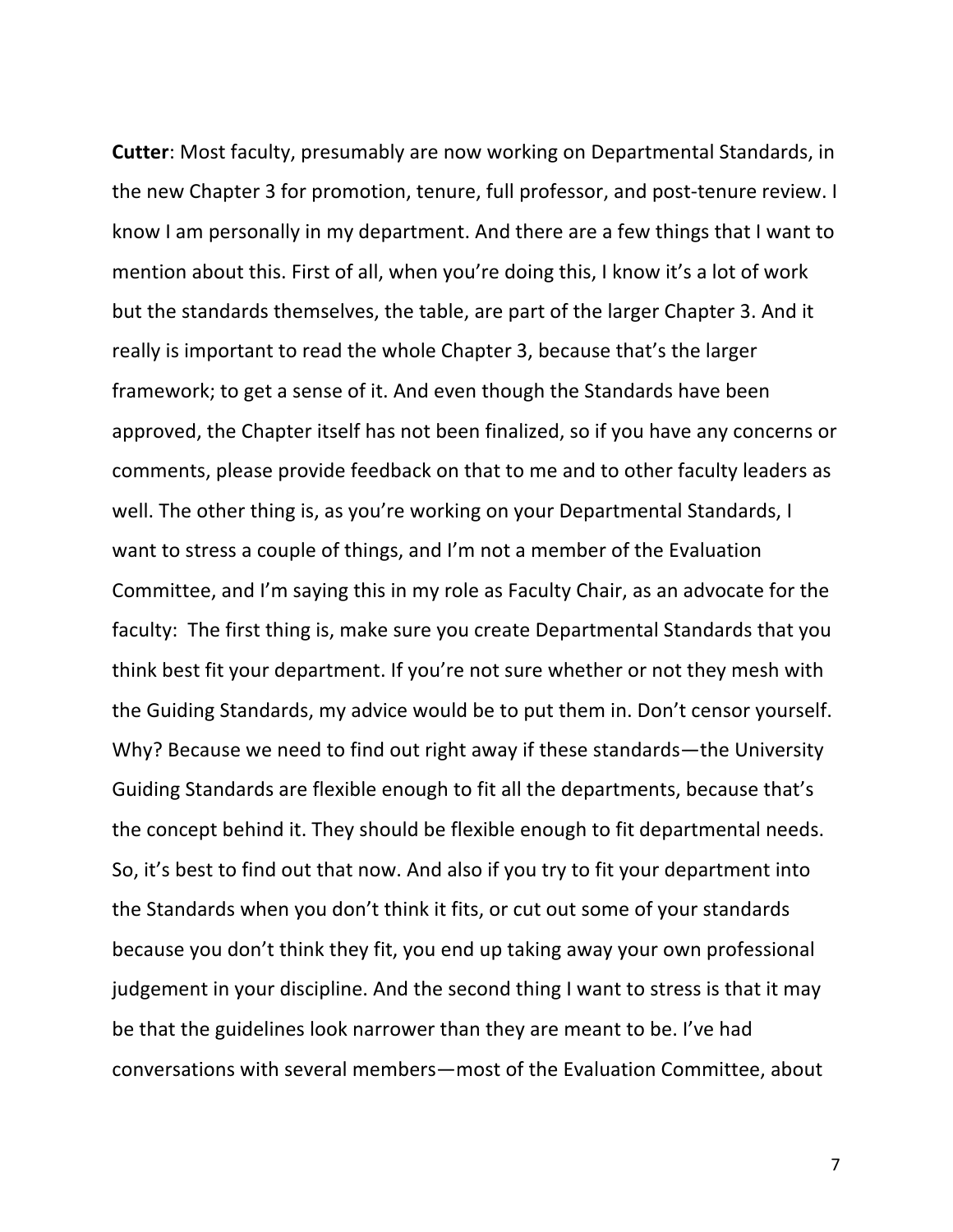some specifics, and there are things I thought maybe did not fit into these standards and they have been assuring me, "Oh, yes. This fits in. That fits in." So, in putting these things in that you're not sure whether or not they fit, you may well be told, "Yes of course. This was meant all along." And so that's the other thing I would stress, that this is a process, and make sure that you don't selfcensor and limit this just because there are things that seem like they might not fit. I know that everybody's really busy right now—and that's probably an understatement, but this is really important. So please pay as much attention to this as possible.

**Petersen**: If I just might add, I think as a Committee member, I know we have talked extensively about supporting those of you who are in this process. And so as you mentioned Barbara (Cutter), a few of us have met with you around how to go about developing these standards. And I know if you have questions, our committee would be very open to addressing those questions; to meeting with you so that we can help facilitate this process, so it goes smoothly.

**Hawbaker:** The big news from the Union front is of course the results of the recertification vote. I want to thank everyone for all of their hard work and getting the vote out. We had 87% participation in the vote, which I wish we had that in our national and state elections. The results might differ. And those who voted, 97% votes "Yes" for United Faculty. Thank you very much. We're proud to represent you moving into collective bargaining, and we'll fight hard for you. The second thing I want echo is that our next big push is what happens with faculty evaluation and to really encourage everyone to be very actively involved in this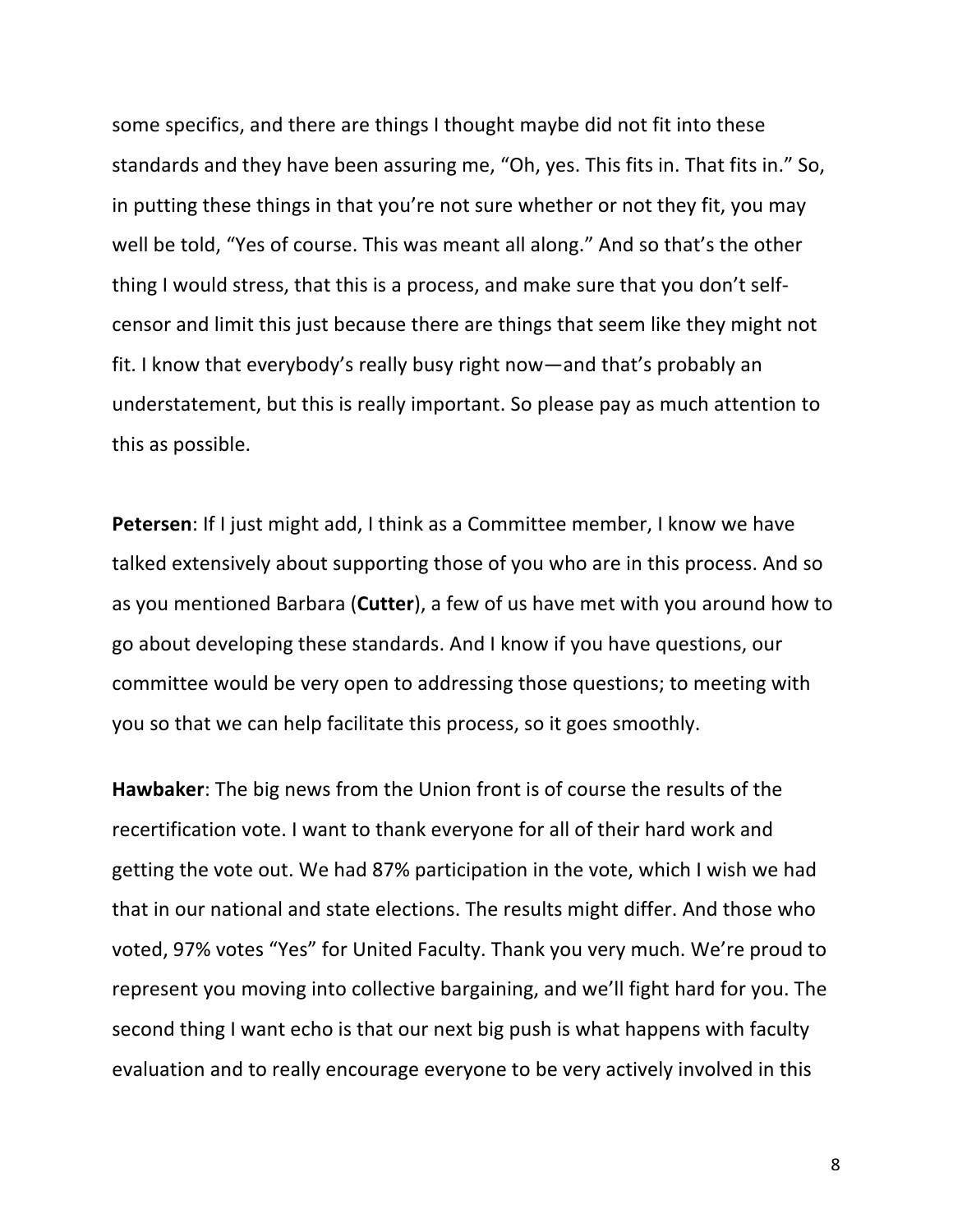process. If you're not sure where your department is with this; if you haven't started this; you don't know—you haven't seen a draft of something; you don't know that there's a subcommittee working on it, or you haven't heard anything, then it's really important to start asking those questions now, because it means that someone else is writing it. You're not involved. And it's very important that everyone is involved in this. Also, this includes for sure our temporary, term, and renewable term faculty, because those criteria will also include the new promotional ladder for them, and they need to have a voice in what that looks like, just like everyone else does. So, please make sure that faculty voice is preserved and that if yours hasn't been heard yet, that you speak up. Speak out.

**Mattingly**: I have a question in regard to that. What should faculty do if they hear for example that their college's CRC and the dean are working together on creating the research guidelines? it. Anyone from the FEC (Faculty Evaluation Committee) here?

**Petersen**: John (Vallentine) and I are here. I think we would suggest that you contact the Faculty Evaluation Committee so that we could assist, perhaps facilitate that process. Would you agree?

**Vallentine**: Yes. Everyone's supposed to be at the table James (Mattingly).

**Mattingly:** Okay. Thank you.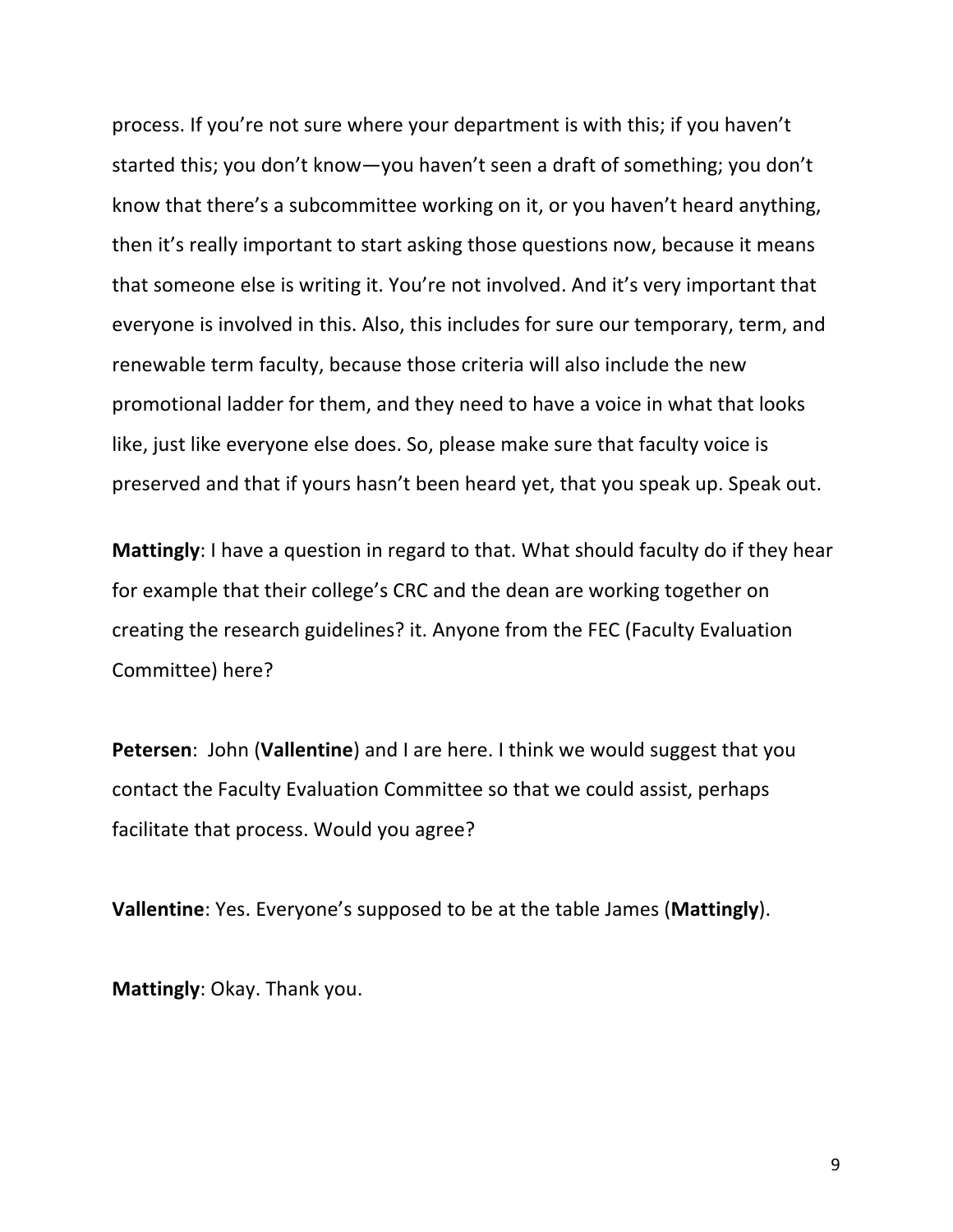**Hawbaker**: I guess there's a reason why we are starting with departments and then moving to colleges. We started with University, but then next to departments, because that's where the disciplinary rubber should hit the road, and so if there needs to be some things that are evened out in terms of being consistent in a college, that should come only first after departments and disciplines have defined the standards for yourselves.

**Petersen:** That echoes what Barbara (Cutter) also mentioned in terms of flexibility, discipline-specific, so that as a department you have a tremendous amount of control if you will, to write standards that are appropriate for your department.

**Petersen:** Any other questions around? I just have one last 'feel-good' announcement. Nikki (Skaar) reminded me that it is Ed Psych School Awareness Week.

**Skaar:** School Psych.

**Petersen**: School Psych Awareness Week Appreciation, so we should definitely celebrate our School Psychs this week.

**Skaar:** We're the only program in the state, in case you guys didn't know that. So UNI has something unique that the other Regents schools, or any the other schools across the State do. We don't have Appreciation Week, because we're not appreciated. People don't even know that we exist. So we have Awareness Week. [Laughter] You can't appreciate us unless you know that we exist. So we have a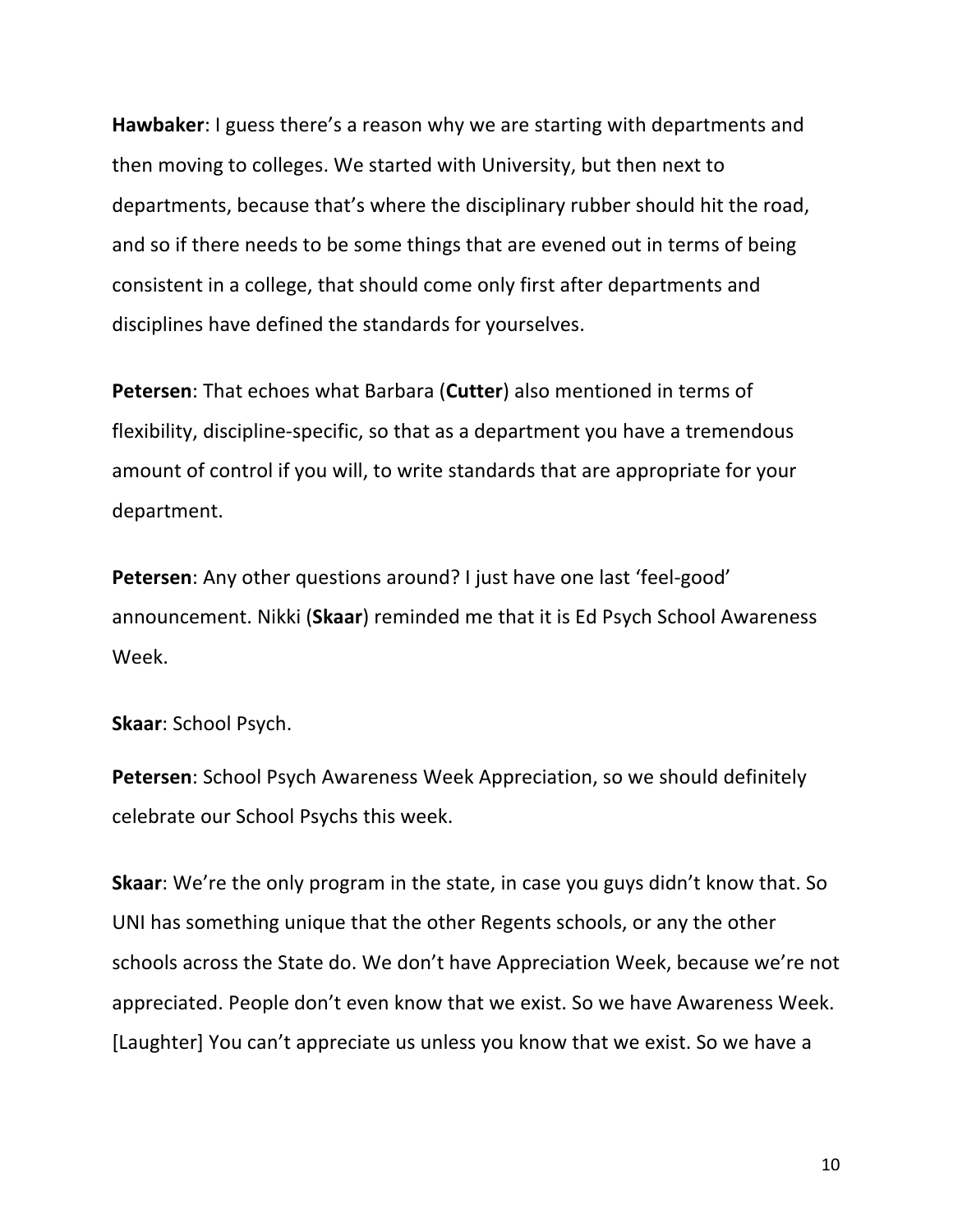National Awareness Week, and that's this week. So know that we are the only university in state that has this program. Thanks, Amy (**Petersen**).

#### **COMMITTEE REPORT: Intercollegiate Athletics Advisory Council**

**Petersen**: The minutes have been distributed for your review. Is there a motion to approve the minutes? Thank you, and seconded by Senator **Stafford**. Any discussion needed? Alright. All in favor of approving the minutes, please indicate by saying 'aye.' And any opposed? And any abstentions? The minutes pass.

**Petersen**: We have next our first of many Committee Reports, so I welcome Dr. Elaine **Eshbaugh** and David Harris, to share with us the Intercollegiate Academic Committee Report. This was a document that I attached to the email that I sent to everyone on Friday, "Faculty Athletic Report."

**Eshbaugh**: So we are actually the Intercollegiate Athletics Advisory Council, rather than the Intercollegiate Academic Committee. So the acronym would be IAAC. So, I'm going to back up a little bit today. My purpose, before I introduce David **(Harris)** to do something that is hopefully going to be a little bit more interesting than what I'm doing today. My purpose today is to clarify the structure of my position and my position as Faculty Athletics Rep., and the relationship to the Intercollegiate Athletics Advisory Council or IAAC. So, I'll start by saying that the NCAA requires each institution to have a Faculty Athletics Representative, and if I were to describe in one sentence the purpose of this it would be: To preserve the academic integrity of the institution in relationship to intercollegiate athletics. So,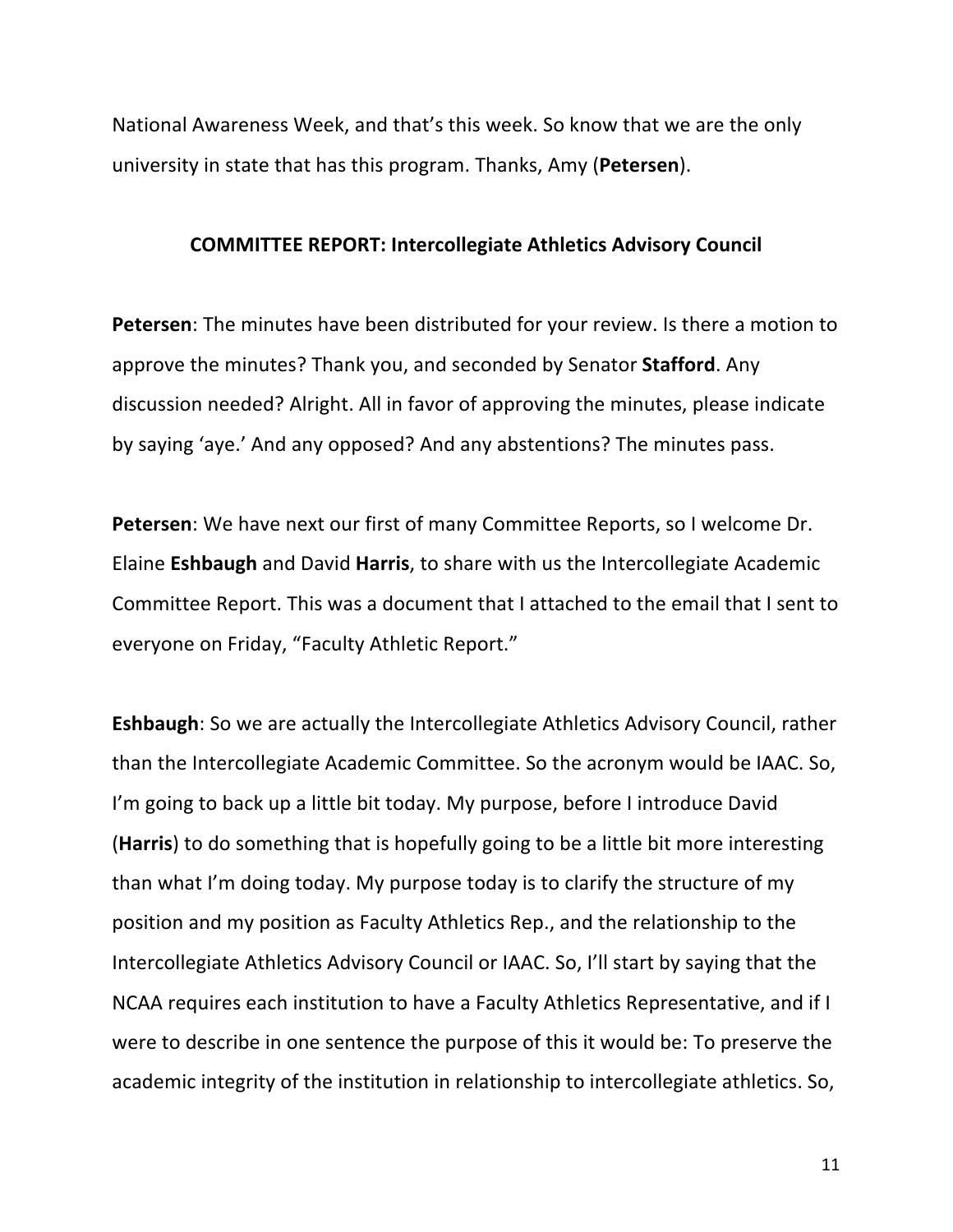I was appointed in 2015 by President **Ruud**, and President **Nook** inherited me, and I gave him the opportunity to get rid of me. And he said at that point he said he didn't know anyone else. [Laughter] So, maybe I'll ask again in a couple of years. He might have met some people. So the important thing to remember is that I act independently of the Athletics Department. I work with them a lot. You might see me with them a lot, but I am appointed by the President. At most universities, the President or the CEO would not appoint a FAR (Faculty Athletics Representative) without consulting with the Athletics Department. I don't think that's a very good idea, although I know it does happen at some places. But, it's important to appoint someone who can work with athletics, but also with the academic side. I work at three different levels. The broadest level I work at, or maybe the biggest level I work at is with the NCAA. I am designated to sign waivers and violations for our Institution. So I'll give you an example—if we have a recruiting violation. So, David (**Harris**) perhaps can clarify the NCAA legislation here, but it's kind of like with recruiting. It's like you can call a high school player, who is a junior or above only on Tuesdays where it's below 30 degrees...or something like this. Right? And I'm learning these. I've learned a lot in the past four years. But if we have an assistant coach who accidentally calls a recruit, and then gets on the phone with them and the recruit says, "Oh, well I talked to a different assistant coach yesterday." That's a recruiting violation. Right? And we do have some of those. We have what I consider very usually honest mistakes when it comes to recruiting; when it comes to other NCAA violations. I'm involved in that process. At the Conference level, we are part actually of three conferences: The Missouri Valley Conference, which is what we would call our all-sports conference, the Missouri Valley Football Conference, which is independent of the Missouri Valley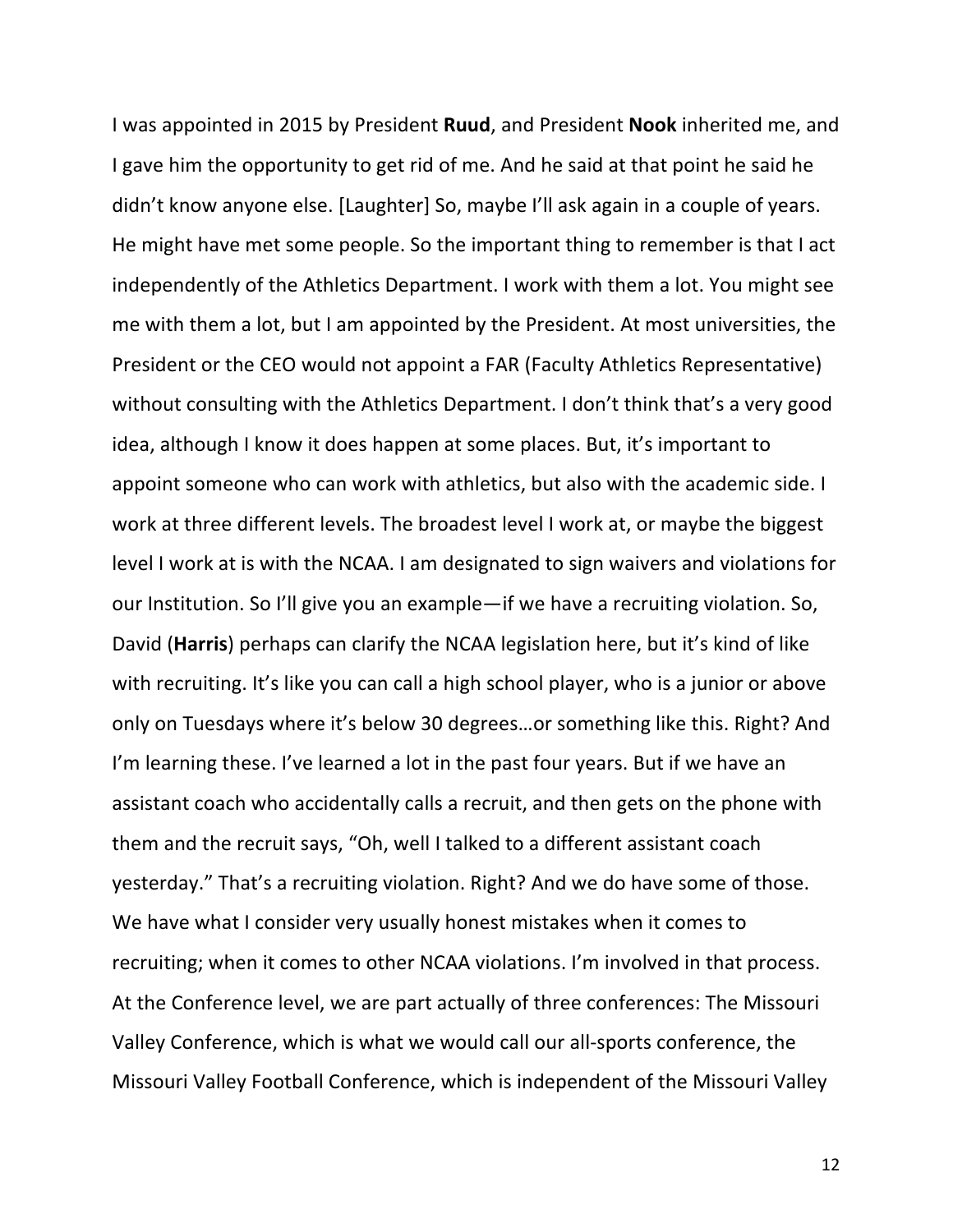Conference, and now we actually have a third conference. Anybody know what that is? Now, wrestling: We are now part of the Big 12. So, I act in our interests with the conferences as well. Mostly with the Missouri Valley Conference. And the third level I work at is internally at our Institution. So, I do every year write a report; an annual report as the Faculty Athletics Representative. It goes to the President. It goes to the Provost. It actually goes to Faculty Senate. It goes to some other constituencies, and it is posted online. It has a lot of different numbers in it, and most of those numbers are not numbers that are original to that report. Most of those numbers are found in other places. So, our Academic Progress Report, which is known as the APR, our graduation rate, our GPA. There are a few numbers in there that are maybe figured in different ways than you would see them in other places on campus, but what it really does is it brings all of those numbers together in one place for easy reference. So, one thing I will say about the FAR (Faculty Athletics Report) if you haven't looked at it: Our studentathletes have had a higher—equal or higher GPA to the general student population for the past 14 semesters. And if you talk to people in Athletics, they will say, "Hey, it's higher. A win is a win." When I talk to faculty about this, they say, "Is that difference statistically significant?" [Laughter] And I don't know. But what I will say about that is if you look at that GPA among student-athletes, we are definitely not driving the University GPA down. We have a very strong GPA. Our graduation rate is higher than the general student population as well. There is a list of FAR duties in the FAR report that I won't read off, but what I will say is that I see my main goal serving within this Institution as facilitating communication between Athletics and Academics as well as preserving academic integrity. As part of that goal, to the end of that, I serve as the chair of two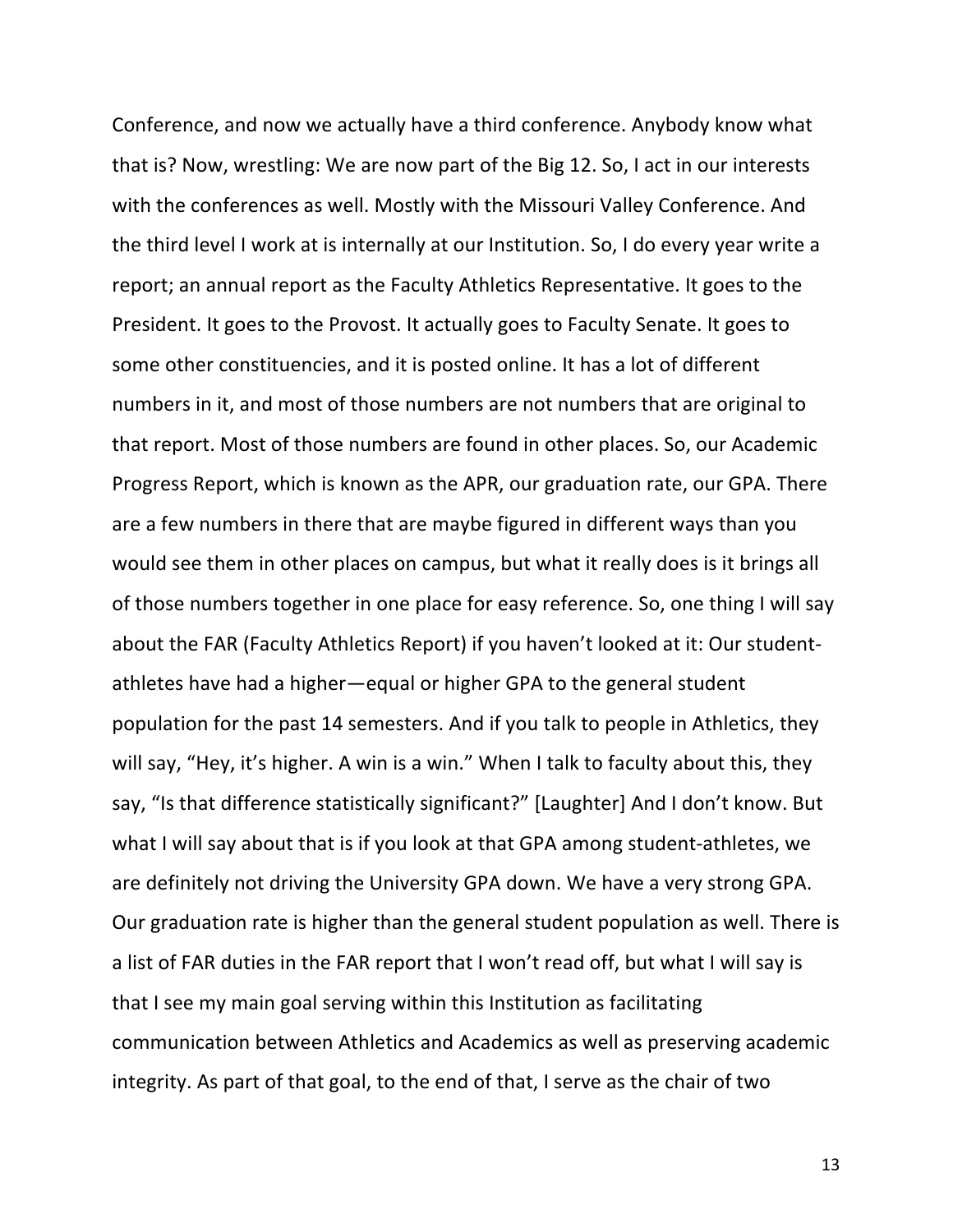committees: The first I'll mention is Compliance Committee. That's Athletics Compliance Committee—not to be confused with Leah Gutknecht-totally separate. That is a committee that has staff from the Registrar's Office, Admissions, Financial Aid, Athletics, and we communicate about student-athlete issues. The other one which I'm getting to here, is IAAC. On some campuses, the FAR (Faculty Athletics Representative) will chair their Athletics Advisory Council, or whatever name they happen to go by—and on some campuses it will be a different faculty member who chairs that. But here, I do chair that committee. So, IAAC is made up of one dean, faculty from each college, various staff, and then also have students from across campus. So the purpose of IAAC is to support the development and maintenance of an athletics program that reflects favorably on UNI. Particularly, to provide feedback on any policies or policy changes, particularly those that would impact academics, and that intersection between academics and athletics. In sum, my thought is that the purpose of IAAC is to improve communications between athletics and academics. If I'm really honest about it, I feel like we do have a bit of a divide here on Hudson Road, where I feel like we forget that our athletic staff and our academic staff-both sets of individuals on both sides of the road, are working towards the same goals, and sometimes I think that's easy to forget. I've told David (**Harris**) a few times that I think we would do better with that if we could take the McLeod Center and the Dome and put them right over here in the middle of campus so that you would see these people every day. So, I think that's really for me, one of the main purposes of IAAC.

**Harris:** We're working on that, Elaine (**Eshbaugh**). [Laughter]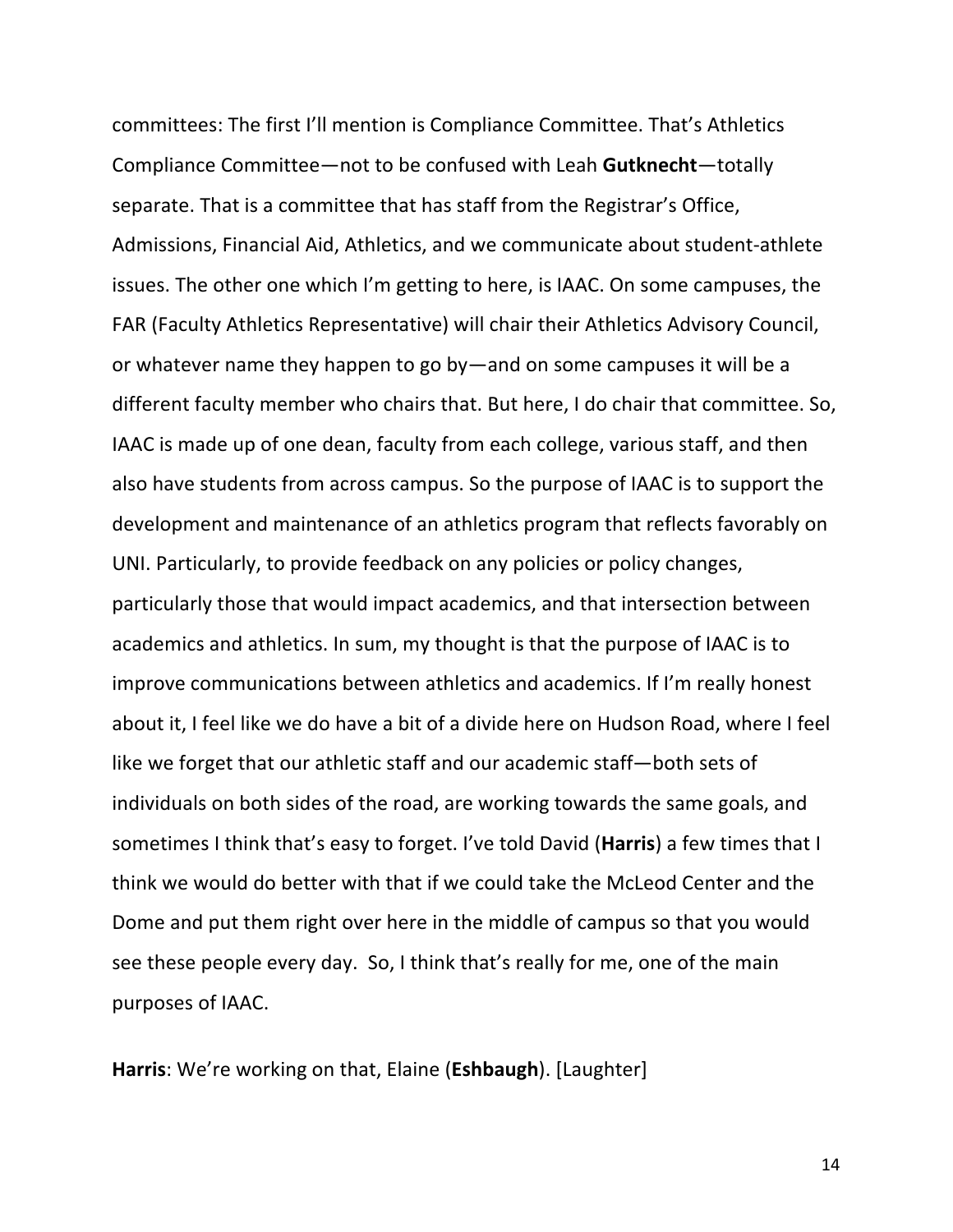**Eshbaugh**: So, the new fundraising goal—move it right over the top. So, IAAC typically meets three times a semester, about an hour and a half per meeting. We have updates from various athletic departments and staff, including our Athletic Director, our Senior Women's Administrator, our Compliance Staff in terms of eligibility, and also we do have representation from the Registrar's Office, because the Registrar's Office plays a huge, huge integral role in athletics in terms of determining eligibility. So they're very much included in that. So, just to give you an example, we are meeting this Thursday. We're going to focus on something that my IAAC committee members have chatted with me about in the past, which is mental health. So, obviously, we have what I would consider a mental health crisis; a lot of mental health challenges across campus. We are also seeing that in athletics. In athletics we actually do have right now a Mental Health Task Force which I'm on, to make some recommendations of what we can do to better serve our student-athletes, just like we need to better serve our students across campus. So, just to give you an idea, that will be a topic of discussion this week at IAAC. What questions can I answer for you? [Silence] So, now, I'm going to turn this over to our Athletic Director, David Harris.

**Harris:** Thanks Elaine (**Eshbaugh**). Good afternoon everyone. Thank you for having Elaine and I come in to talk with you. This is my third time come to talk with the Senate, and the first time we came, Elaine (**Eshbaugh**) and I and Beth **West** talked about the budget for the Athletics Department. The last time we came, we talked about the Strategic Plan for the Athletics Department, so this time we wanted to do something a little bit different. Elaine (Eshbaugh) I knew would be talking about the Faculty Rep Report, and would have a lot of information about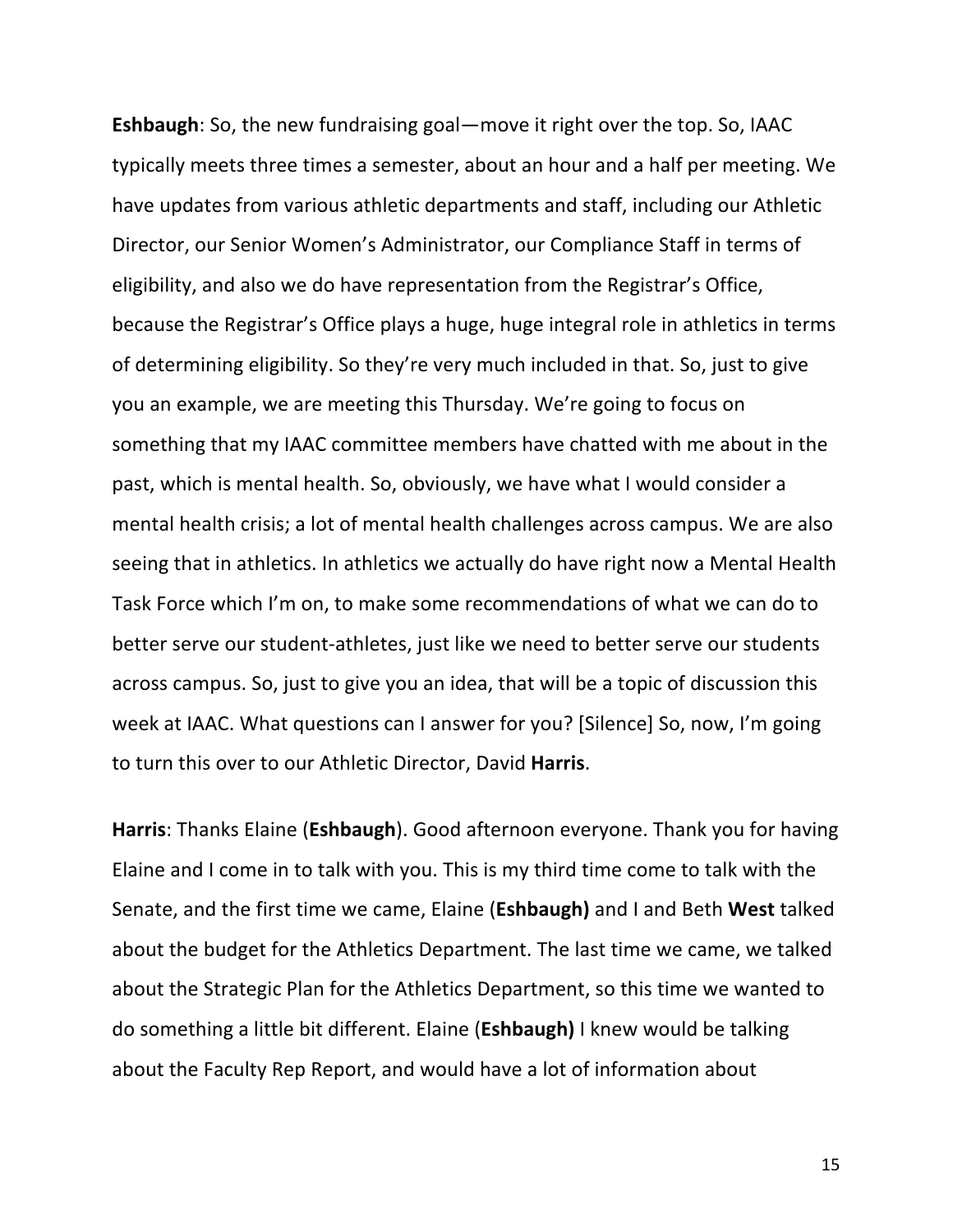academics and things that we're doing there. But, one thing we don't really have a chance to talk about a lot is how the Athletics Department, our staff members and our student-athletes try to support initiatives around campus; how we go about trying to engage the community for the benefit of the University or the benefit of the Cedar Valley. So I wanted to bring to your attention a few of those things just so you'll be aware of some of these. Some you will already heard of. Some of them you may not be aware that we're actually doing. The first of which is the Panther Caravan, which was started two years ago in a partnership with the Alumni Affairs Office, and really the rest of campus. The idea behind it was to go around to different areas specifically within the state of lowa, but also within the Midwest, to bring UNI to those communities for a day. When so see many people do these, they're really athletic-centered and ours is to an extent. But we really sell this as 'We're going to Dubuque. We're going to Cedar Rapids. We're going to the Quad Cities. We're going to Sioux City. We're going to Omaha or to Kansas City or to Minneapolis.' And it's coaches, it's administrators, it's the Alumni Office, it's Admissions, it's the President all coming to bring UNI to that community to talk about what's happening on campus, to give you an opportunity for you to apply for admission. You can buy tickets to our different season sports. You can meet a number of different people. We have students and student-athletes that are there, and it's really been well received to this point. We're going into year three here in this summer. It typically happens in May. This coming May we're going to be doing, I think it's seven locations over a two-week time period, so we load up the bus and we literally take the department and many people from around campus to these communities, to talk about what's happening in the hopes of doing what President **Nook** talks about all the time which is, "Growing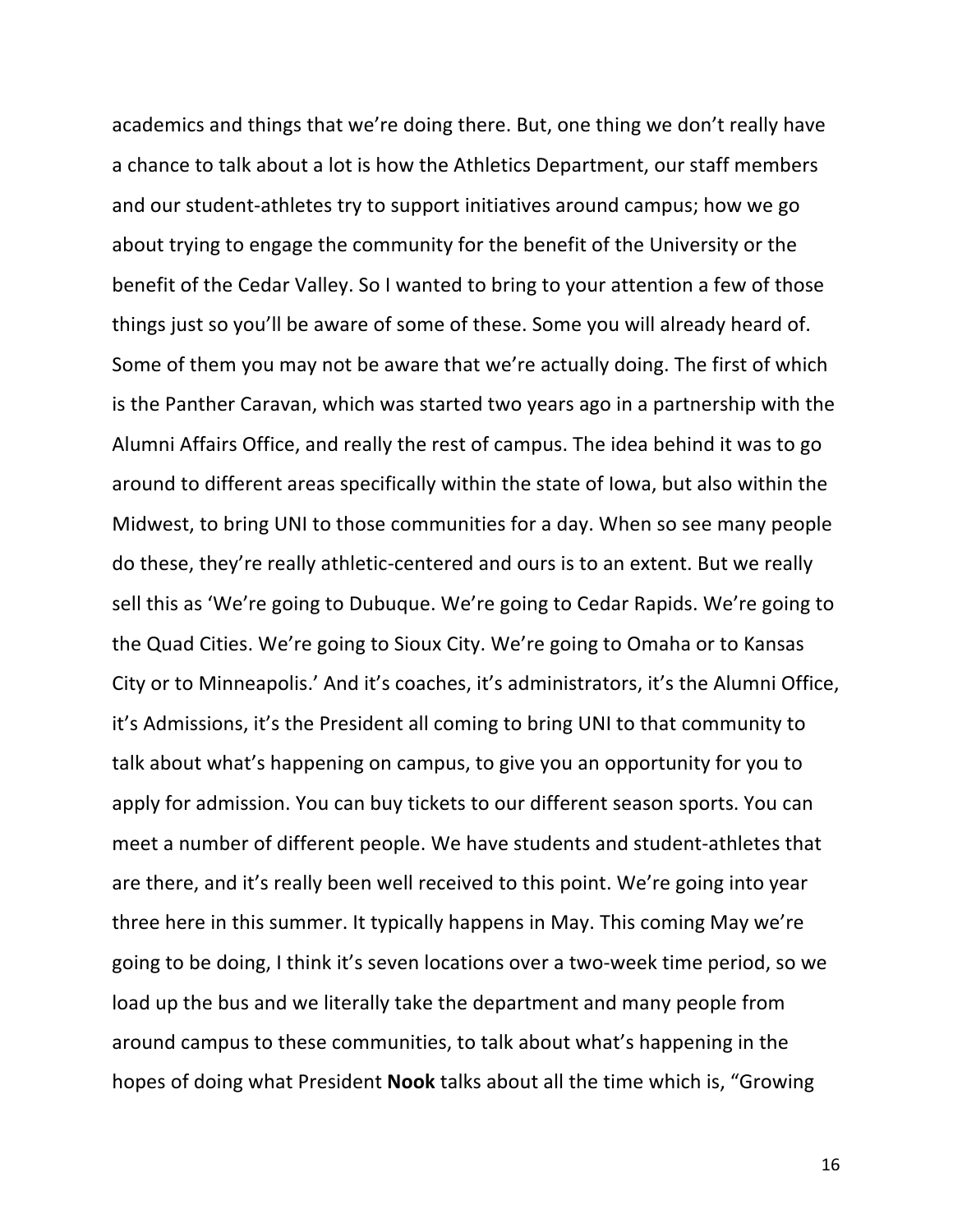the Purple Circle." Growing the circle of people who know about the great things that are happening on our campus, because in many ways, as I've said to this group before, if the athletics is doing the job that I believe it should do, it should not only bring attention to our student-athletes and coaches, but to the entire campus, and the things that are happening here. We're excited to continue to do that. It's been well-received. Our crowds probably range from maybe 50 or 60 people to over 200 or so people, depending on where we're going. So we look forward to continuing to build that. The second thing I'll mention is our "Elevating Educators" program. It was started just this year in partnership with campus and in a partnership with the Provost's Office. The idea behind it is really—and the name speaks for itself: How can we elevate the profession of educating? And whether you're a teacher or faculty member; if you're a guidance counselor if you're a superintendent—we know how much teacher preparation is a part of our heritage and our history as an Institution. We've gone on to do so many things beyond that, but it's still a part of the core of who we are and how we've been identified. So, we felt like it was a good opportunity to be able to partner with campus to be able to shed more light on that, and shed more light on this profession and the people who do it. So you will have seen that we've done a few different things. One of which is if you look at the uniforms our student-athletes are wearing this year, you'll notice that they all have an "Elevating Educators" patch on them. Football has it on the back of their helmet. If you're at a basketball game, you'll notice that it will be right here on the front of their jersey. But that's one of the steps. The second step is that we've undergone a social media campaign in which we have a number of student athletes who want to go on and be educators talk about why that's a profession that they're pursing. Or,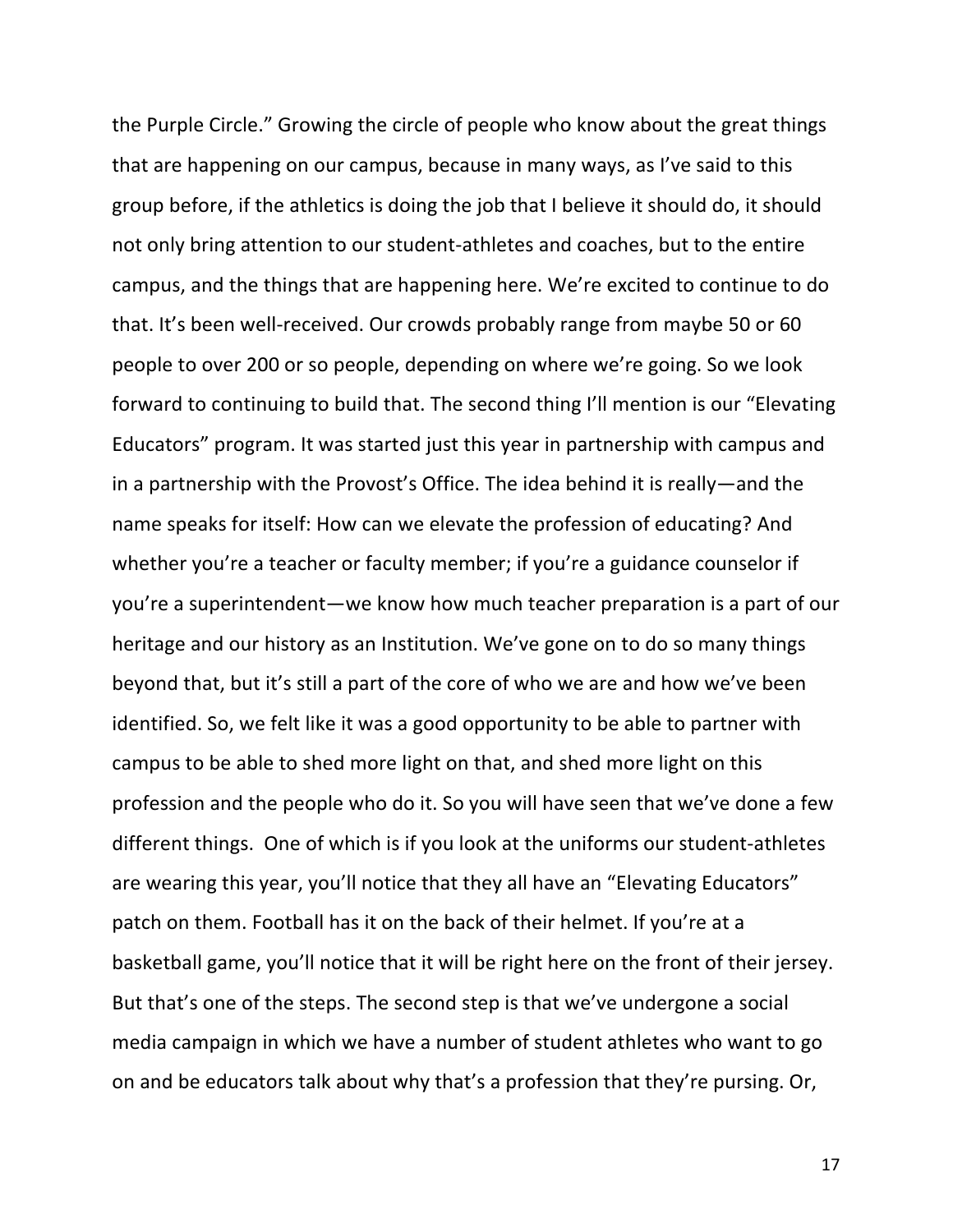many of them are talking about a teacher who has been special in their lives; who's really helped them, who's really believed in them, and they're talking about the connection between the University within those spots. Also, we've done some outreach to educators in the community. We've identified several games in which if you're an educator, you're going to get into the games for free. One of those games is this week, our football game against Missouri State. We started off wanting to offer I think it was 500 or 600 tickets. We finally had to cut things off at 1600 tickets. So we've had 1600 people sign up to come to the Missouri State football game. I believe it's 1:30-3:30 before the game, we are also having an Elevating Educators tailgate in the McLeod Center, and there are 850 of those who've signed up to come to the tailgate to get free food and to give us an opportunity to be able to thank them. So, whether social media spots or things we're doing with our uniform or outreach efforts that we're making, really trying to do everything we can to bring more recognition to this profession that's so important to all of us, and so important to the heritage of our University. We feel like it's been a good partnership to this point. We work to growing it and continuing it for years to come. The next thing I'll mention is that two years ago, we were approached by UNI-CUE about finding a way to get some of the middle school students in Waterloo on campus. We were told that many of them had never been to Cedar Falls. They'd never been to campus, and they wanted to create an opportunity to be able to do that. And they also wanted to talk with them about different professions that you can pursue within athletics, without being a student-athlete. So everybody thinks about going into athletics and playing the sport, but they don't think about the things that exist within athletics that in some cases mirror the things that are happening on campus. So, we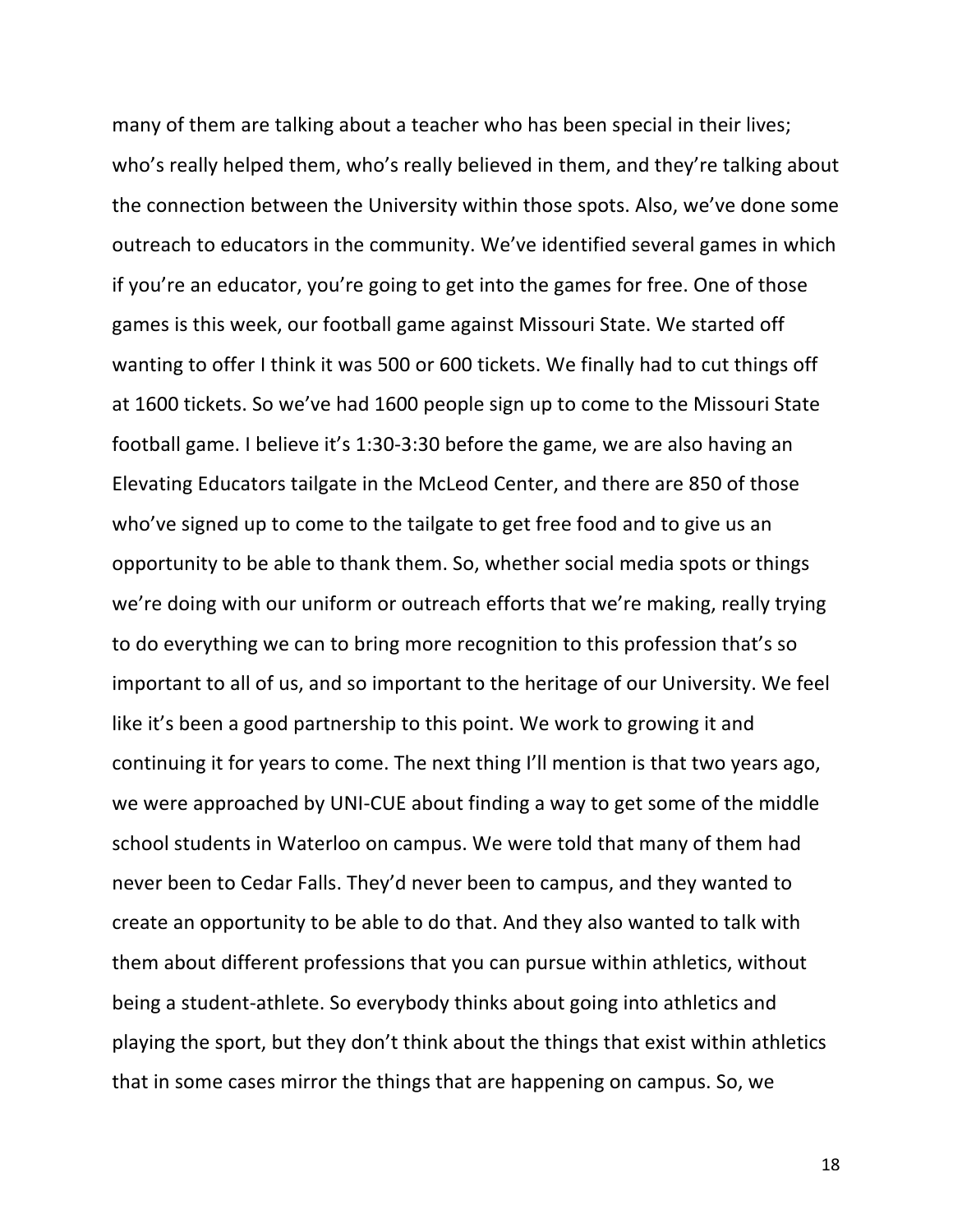started this program called "Inside Athletics," where typically in March or April we will invite 80 middle school students from Waterloo over. We will usually do 20 students from four of the middle schools: ten male; ten female, from each of the schools. We'll bring them in for a day of programming. So in the morning, there is usually four sessions where we will say let's have the head of our Athletics Training staff come in and talk about if you want to be an athletics trainer. Or, whoever runs our Academic Services area come in and talk about that area. Or the person who runs Fundraising comes in and talks about that. During lunch period we have the coaches of our five ticketed sports come in and talk about 'if you want to be a student-athlete, if you want to go to college, these are the things that we're looking for when we look at recruiting student-athletes.' And then in the afternoon we have four more sessions. So we pick Marketing, Fund Raising, we look at Strength & Conditioning, we look at Training: All the different areas that are within Athletics. We bring in the people who run those areas to say 'This is a profession that you can pursue. This is something that you can do that's related to athletics that doesn't involve being an athlete. Here are things you can pursue at UNI.' And then at the end of the day we give them a tour of our facilities, and show them some of campus as well. So we look forward to continuing and to do that. We feel that if we'll continue to build our enrollment, we need to in many ways start younger. Starting with middle school students and getting them on our campus and having them see the number of opportunities that they can pursue. One opportunity that we were just approached about this year was from Peet Junior High. They asked us to come in and talk with their male students, specifically on areas of leadership. The guidance counselor and the associate principal came to see me and said, "We could use some help providing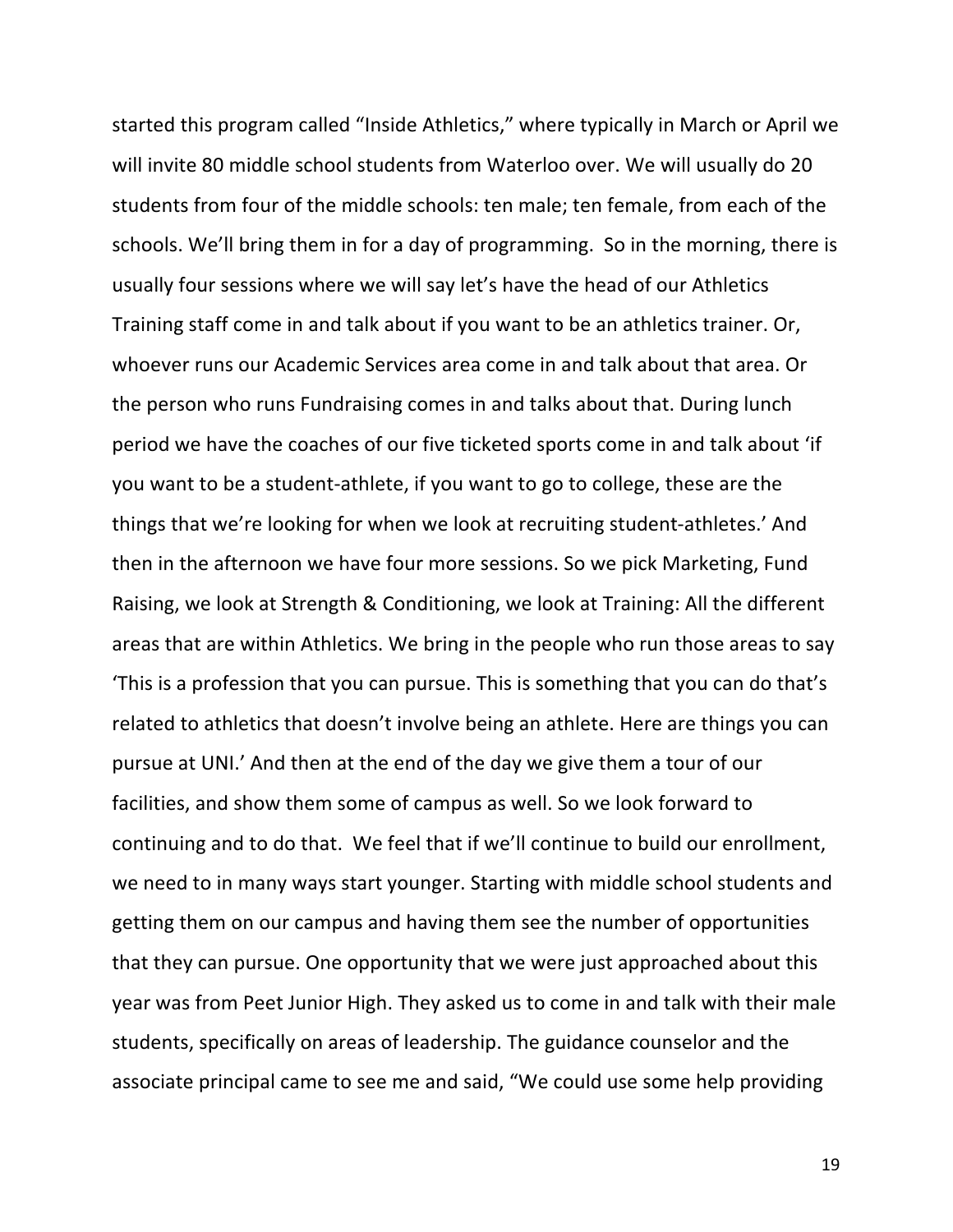guidance to our male students. We feel like we have our female students covered, but our male students, some of them could use some guidance. They could use some help. They could use some mentoring, and we would appreciate it if your student-athletes and coaches would be willing to come in and help with that." So the way that we decided to start the program was that once a month for the entire academic year, we will have somebody from the Athletics Department go in and talk with the middle school students—the male middle school students at Peet, for roughly 30 to 35 minutes on a topic that's been identified by the school. It could be leadership. It could be responsibility on social media. Integrity. Whatever they feel like they're lacking. Whatever they feel like they need. And then we pick people in the Athletics Department. Sometimes it's a coach. It may be an administrator. It may be a student-athlete, to go out and deliver that message. And hopefully, through building those connections with the Junior High and with those students, they will get connected into UNI, and think about UNI as they're entering their high school years and ultimately look to go on to college. When you look at some of our more student-athlete-centered activities, one of the ones that I know has gotten a lot of publicity and everybody's likely to have heard about, is a couple of years ago—I think it was last year, we had several of our football players build a playground over in Waterloo. That started actually by our strength coach challenging the football team, challenging each of the classes to do something meaningful in the community; to find a way to be involved in something that built the community. His words were, "Good football teams do great things on the field, but they also do great things in the community." There was a class that decided that they wanted to do the project of building a playground, and I don't remember exactly what the beginning of it was, but I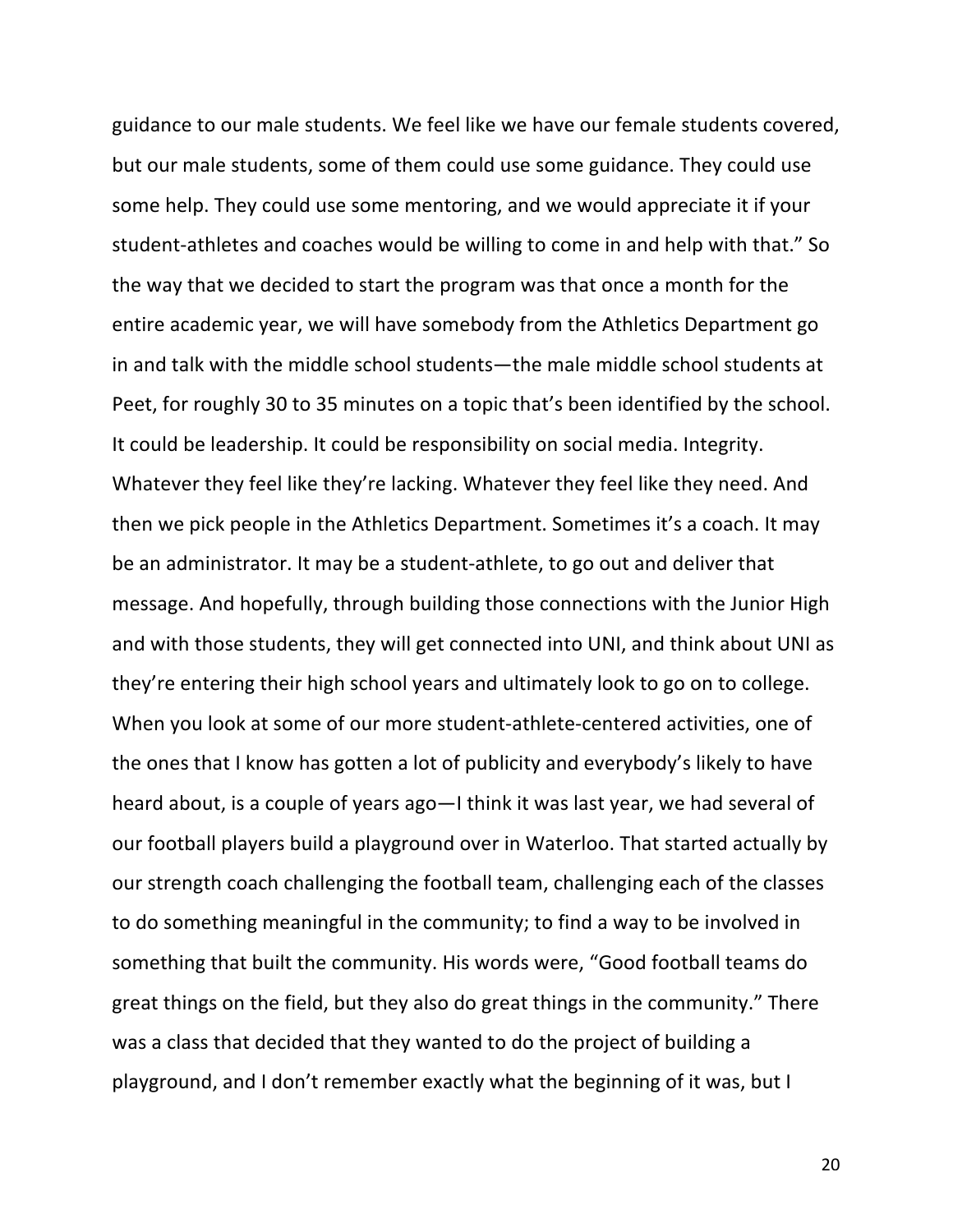know that there was a playground that was going to be built. I believe it's in Highland Park in Waterloo. The funding was not available to be able to get it done and so our football players met with faculty members on campus, and ultimately ended up doing a presentation at City Council, in which from their presentation it was decided that funding would be provided to do this if those student athletes would donate the manual labor and also raise some additional funding. And so they decided they would do the project themselves. They partnered with I believe it was Thrivent Financial to provide the sponsorship for the extra funding that they needed, and they built a playground. And they got a lot of positive publicity from that. It was great because they worked with personnel on campus to be able to figure out what's the best way to be able to build a playground; to make sure that it was safe. I think they specifically worked with Heather **Olsen** on doing that, and they got a lot of positive publicity for the University. That was one of the ones that's well known. Some of the others are not as well known. They get involved with Dance Marathon. They get involved with Relay for Life. I know with the College of Education they're doing their African American Read-In coming up I believe in February. Our student-athletes have participated in that heavily, as well as I believe it is the Conference on African American Families and Children, and we had a presentation in which our student-athletes were part of a panel discussion to be able to add to that particular environment. The last thing I'll mention, as a department we decided to start what's called a Community Program. And this program is built on three areas: leadership, wellness, and service. So each semester, we choose a project within the community that as a department we go out and provide service for. So, we have a designated day where all of our coaches, all of our staff members, everybody who's available to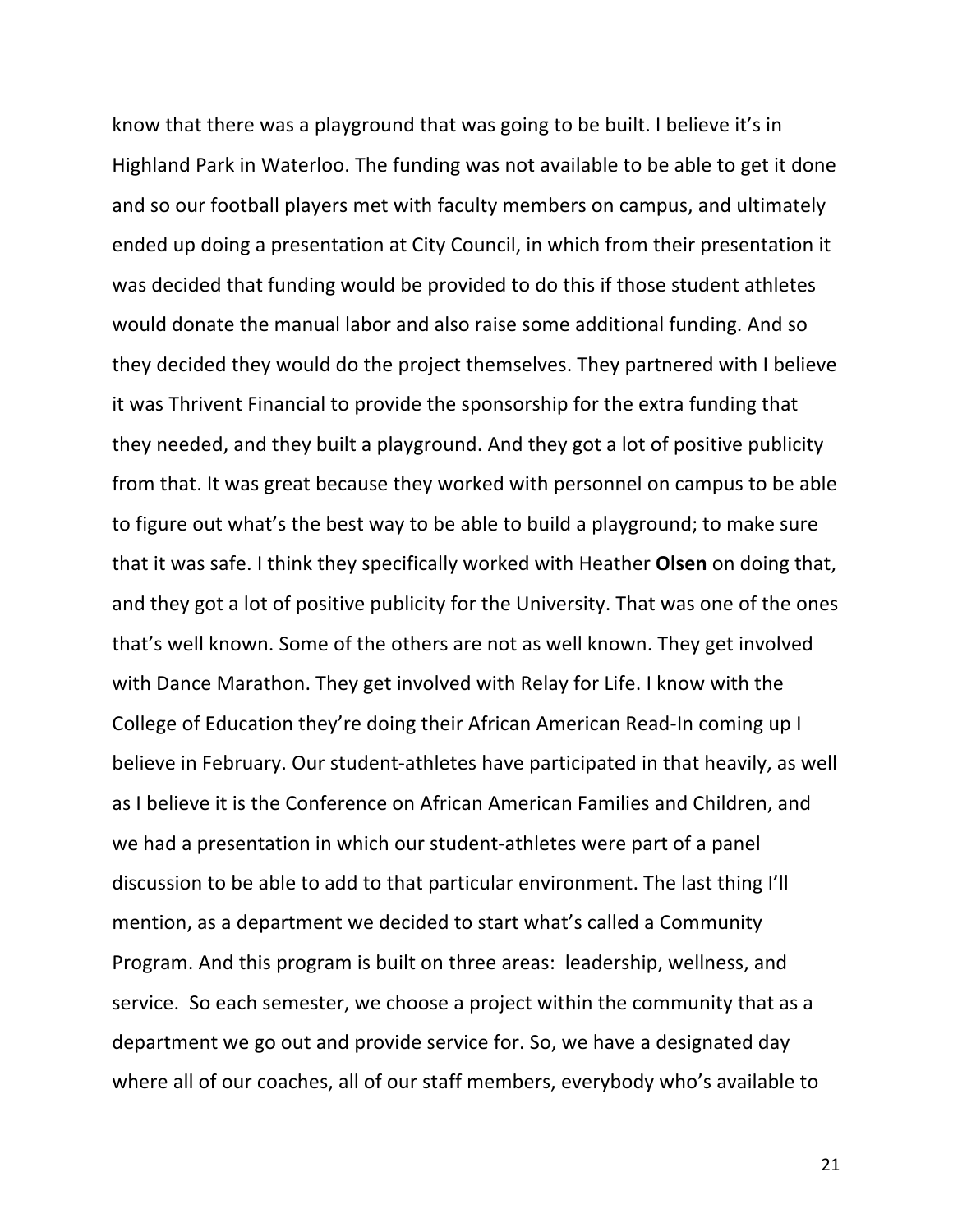go, will go and volunteer. Some of the things that we've done having been volunteering at the Northeast lowa Food Bank to put together the backpacks that go out to kids in the community. Or working with House of Hope to be able to help with the construction of a home for single mothers in the community, or also it could be the move-in day. We just had it this semester where our project was to have all of our staff members aid students, and families who were moving into residence halls here on campus. So we continue to look for opportunities to be able to volunteer, and do those types of things to be able to benefit the community and benefit campus. I wanted to share those things with you all. I know those are not things we always talk about publicly. They may not be things that have come to the Senate before, but in consultation with Amy (Petersen) and talking with others, we felt like this would be a good opportunity to make it known that these are things that we try to do to be able to engage the community; to be able to help the University, to be able to help enrollment, and to make sure that athletics is doing the job that we feel like it should do, to be able to shine a light on this great University and the things that are happening here. So it's our privilege to be able to do that, and I'm happy to answer any questions you all have.

**Hawbaker:** This isn't a question. I just want to thank you for the Elevating Educators Program. I have heard from so many teachers about how it's a profession you don't get thanked for all the time, and it's not always elevated, and so I've heard so many people both personally and posting on social media saying, "Thank you UNI for remembering that what I do is important." And if no one else does, their alma mater recognizes that they're important and worthy of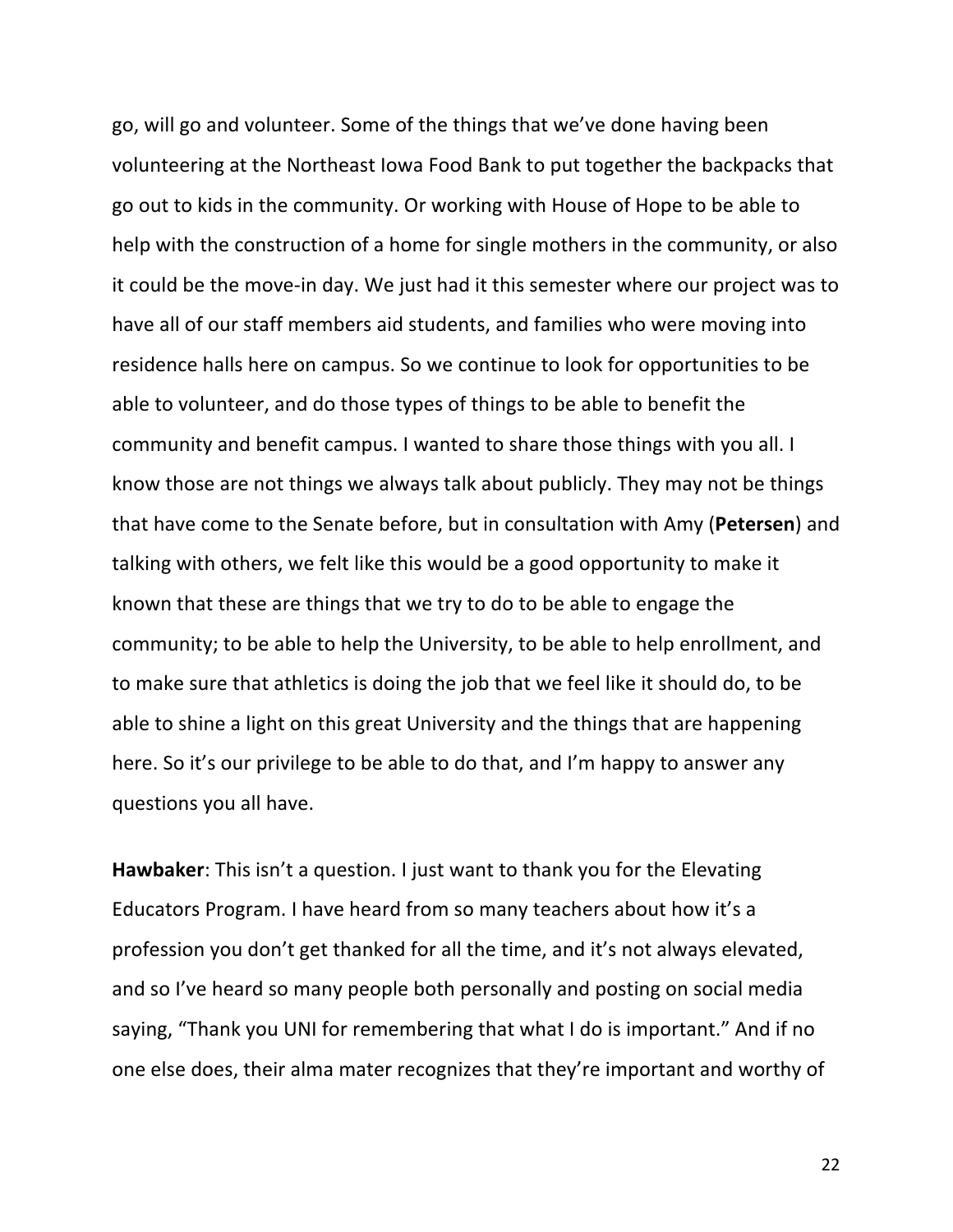this recognition. That's so important, especially because our Teacher Education Program could not run without the often free labor that teachers provide our students and candidates.

**Nook**: We've been getting some thankyous from some educators who are not UNI alums. [Laughter]

**Harris:** Thank you to President **Nook** who goes on the field for each of our football games as we recognize our Educator of the Game. That's something we will continue to do as well.

**Harris:** Any other questions?

**Smith**: For the 'Inside Athletics,' I think that's a great program that you're doing. Have you also considered sports journalism, sports marketing as another avenue?

**Harris**: Yes. We want to hit on really every area that exists within our department over a period of time. The thing we always have to be cognizant of is, because they're middle school students, we don't want to put too much in front of them. We did a lot the first year and some of the feedback was, "It was great, but it was a little long for them." So, we probably won't present everything every year, but we want to rotate it through, so that over a two-year period you really get access to all the different areas that exist within the department.

**Smith:** I think that's great.

**Gould:** What can we do as faculty to help the athletics?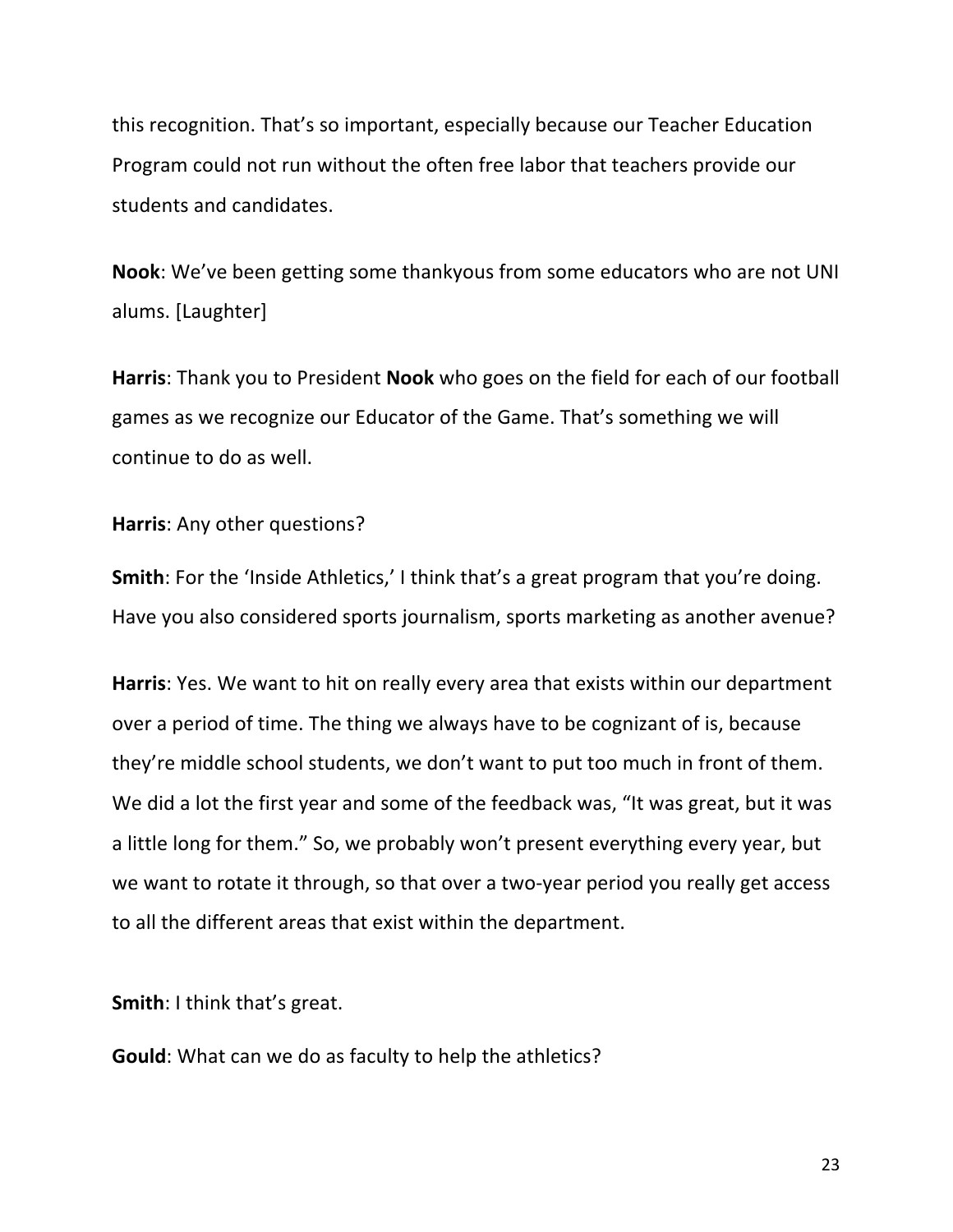**Harris**: I think from my standpoint, and you all do this everyday. We see our student-athletes the same way you see other students, which is they've come here to get an education. So, challenge them, comfort them, talk to them, get to know them, encourage them. Understand that their perspective is going to be a little different as student-athletes, and the demands are going to be a little bit different. Their requirements outside of the classroom are going to be a little bit different. But we hold them to the standard that they're expected to do the work and do it well, and that's not ever going to change. While we would appreciate any accommodations for when they have to miss class, or they can't be at things that other students are because they're taking care of this responsibility to the University, we want them to hold up to the standard that everyone else does. And we expect that from them, and we're intentional about trying to recruit studentathletes that we believe can do that when they come here.

**Petersen:** Any other questions? Alright, thank you both.

**Harris:** Thank you all for your time.

**Petersen:** My apologies for misrepresenting the name; the inaccuracy in the name.

#### **Eshbaugh:** No worries.

**Nook:** May I make one comment while they're both still here, because they're going to have to correct me I'm sure. In our conference we keep track of all kinds of things. But I believe that UNI has the highest GPA and graduation rates among the publics that are in the conference. And I think there's only one private that consistently beats us in GPA across the department. And it kinds of flops back and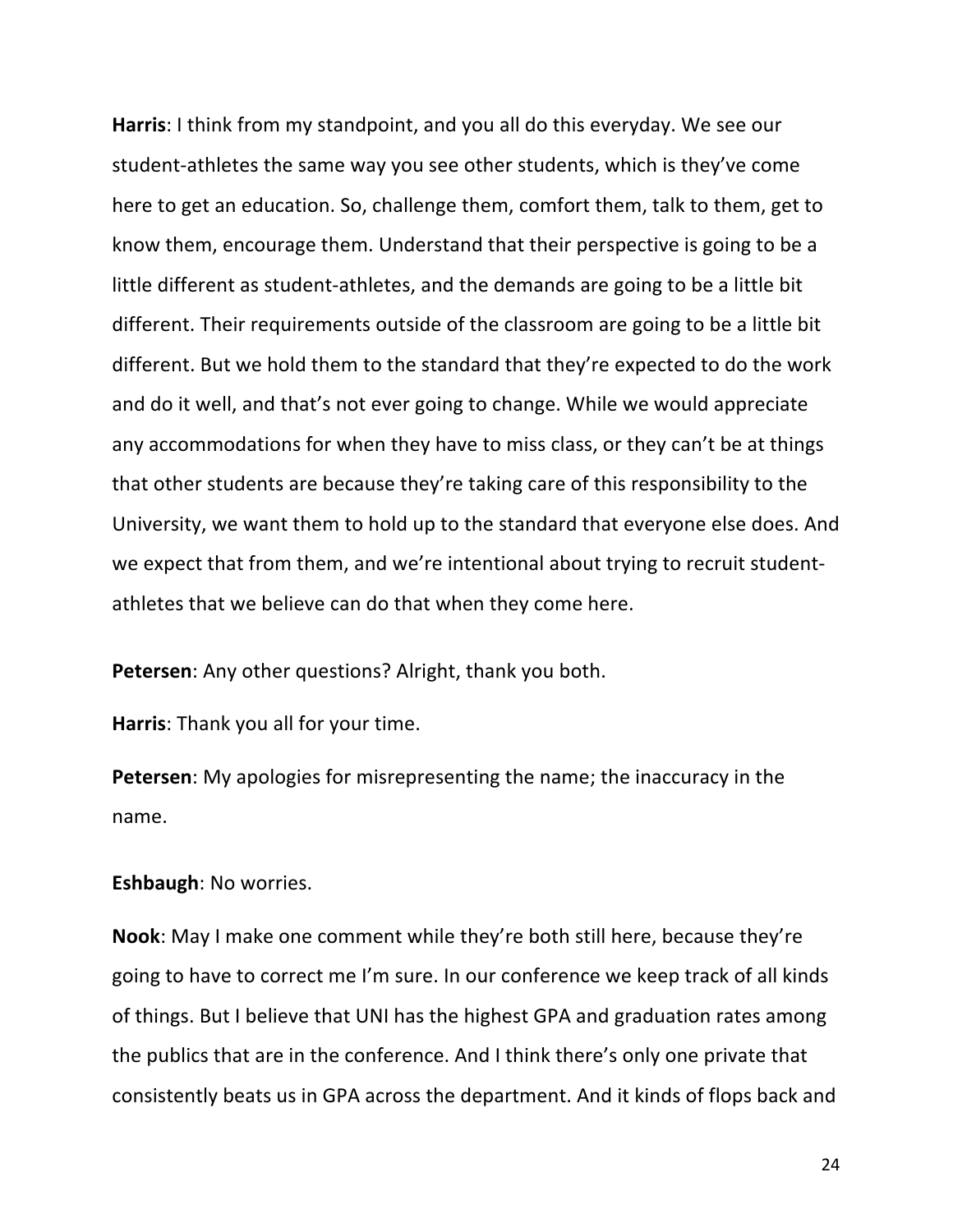forth between one or the other of the privates. But among the publics, we've always got the highest GPA, at least the times I've looked, and the highest graduation rates. We've also got the lowest per student budget amongst the publics. And when I say per student, I mean per student-athlete. We really are running an extremely efficient and extremely rewarding experience for our students and our student-athletes. It really is kind of phenomenal what David **(Harris)** and his team are doing in the athletics program. To get the kind of results we get academically and athletically on the budgets we're running on and in the conference that we're running in, about half the teams are privates and we academically we really do compete better with the privates than we do the publics when you start to look at these things. It's really a tremendous kudos to our University and it shows. The other presidents—I've had most of the public presidents at some time ask me, "How do you guys do it at UNI?" because they can't -some of us occasionally outcompete us with the all-sports numbers, but they can't compete with us with us in the academic numbers and the sports numbers when you combine them. And one of them is spending twice the amount of money we are on their athletic program. So it's kudos to everybody. It's just working well. But that's a lot of support from faculty and staff on this campus as well.

**Eshbaugh**: One thing if I can add to that is that I did not have a full understanding of before I took on this responsibility, is how our investment in athletics is advantageous to other students who are not student-athletes. So opportunities that students have because of athletics: We have a lot of internship opportunities within the department. Actually, I think that's one of the things about a school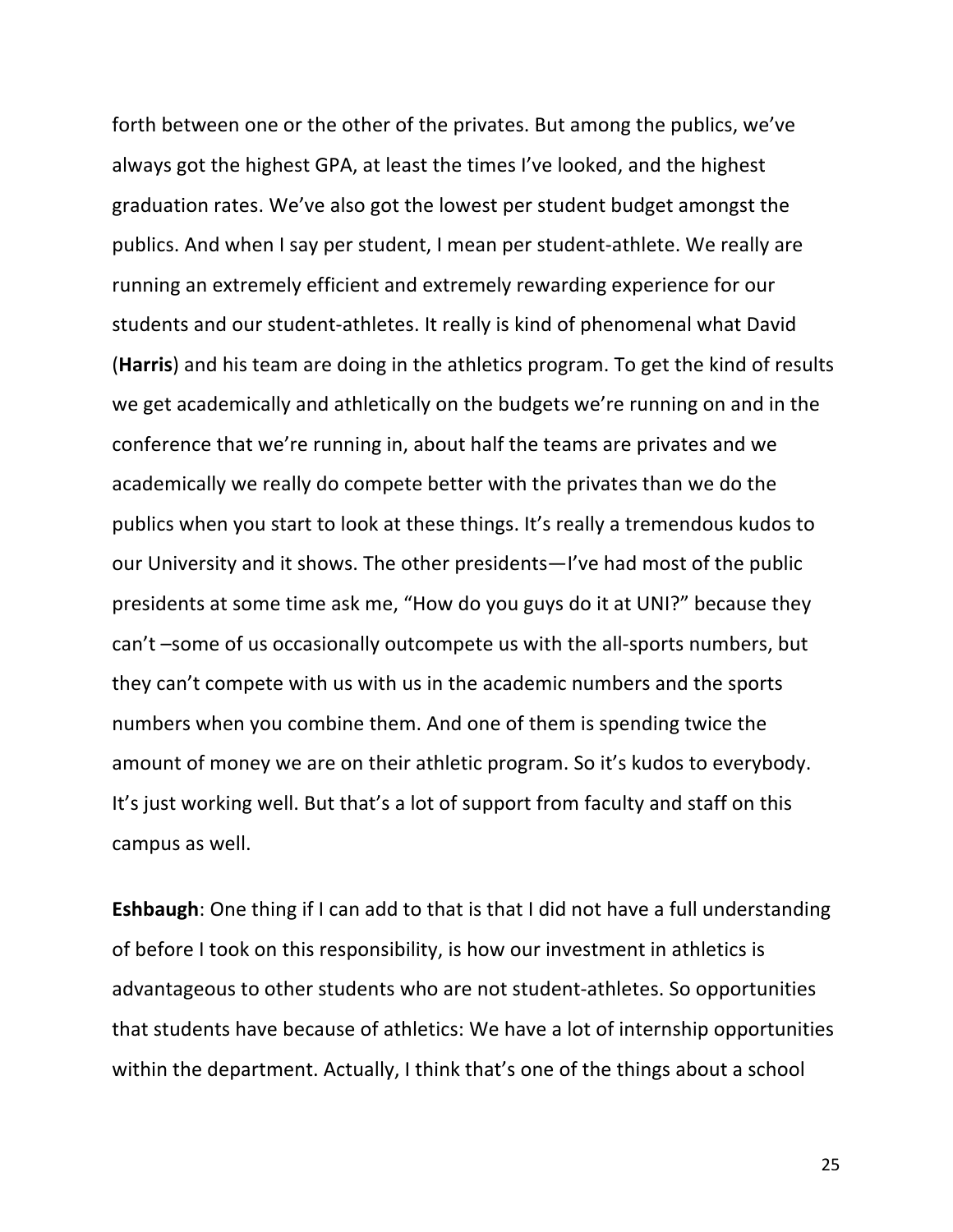this size is we have to have a lot of interns. We have to have a lot of student help, and students get those opportunities as well as opportunities for instance the marching band. Students who are in the athletic training program. We could not have an athletic training program without an athletic program, and I think that is one of the things we miss when we look at the investment that we're making in athletics.

**Nook:** Occasionally, Elaine (**Eshbaugh**) has to sign off on when certain senior administrators mess up on compliance as well. [Laughs]

**Eshbaugh**: So remember, you can hit 'Like' but you can't reply to the Tweet until they're actually signed. Right?

**Nook**: We had a student who said, "I'm coming and I'm going to be competing," and I on Twitter said, "Can't wait to welcome you to campus." That is an NCAA violation. It's that picky. If I'd hit the heart [symbol] I'd have been okay. [Laughter]

**Eshbaugh:** When in doubt, hit the 'heart.'

**Nook:** When in doubt, hit the 'heart.' Yeah. That was in my first spring here so they corrected me quite quickly.

**Eshbaugh**: When I signed off on it, we got the ruling back from the NCAA and it was interesting because the punishment was "Increase level of education." [Laughter] 

**Zeitz**: The NCAA was following his Tweets?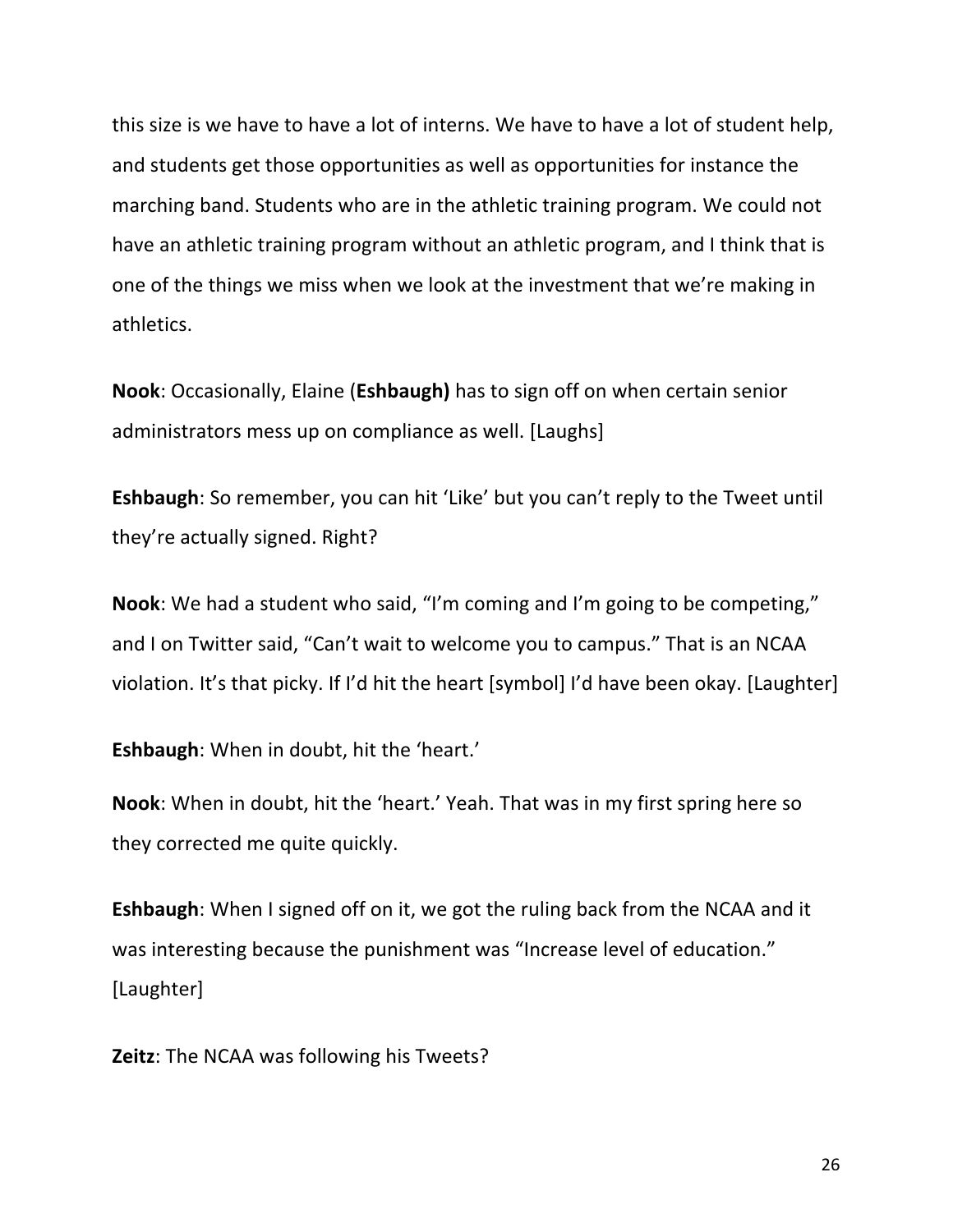**Eshbaugh**: No. Our compliance guy caught it. Our compliance guy saw a violation and turned...

**Wohlpart:** ...turned in the President.

**Harris**: Our compliance guy ratted him out.

**Zeitz**: That's not a good way to get on his good side.

**Nook**: That's right. [Laughter] Anything that keeps me out of trouble in the future is a good thing.

**Petersen:** Thank you both.

**Hawbaker:** David (**Harris**), before you leave, David's been reaching out to a lot of leaders across campus to talk about ways that athletics can support other parts of the University, and if you haven't had that opportunity to meet with him, I would encourage you to do that. Every single time I have reached out and asked for help with something whether it was a middle school English teacher who needed something similar to the project that they've worked on with Peet or whether it was a student organization who was doing a basketball program after school and wanted some players to come and give a pep talk. Every time they've always said yes. They've always replied. Thank you for doing that, and I encourage everyone to learn more.

**Harris:** Thank you. Take care.

## **CONSIDERATION OF CALENDAR ITEMS FOR DOCKETING**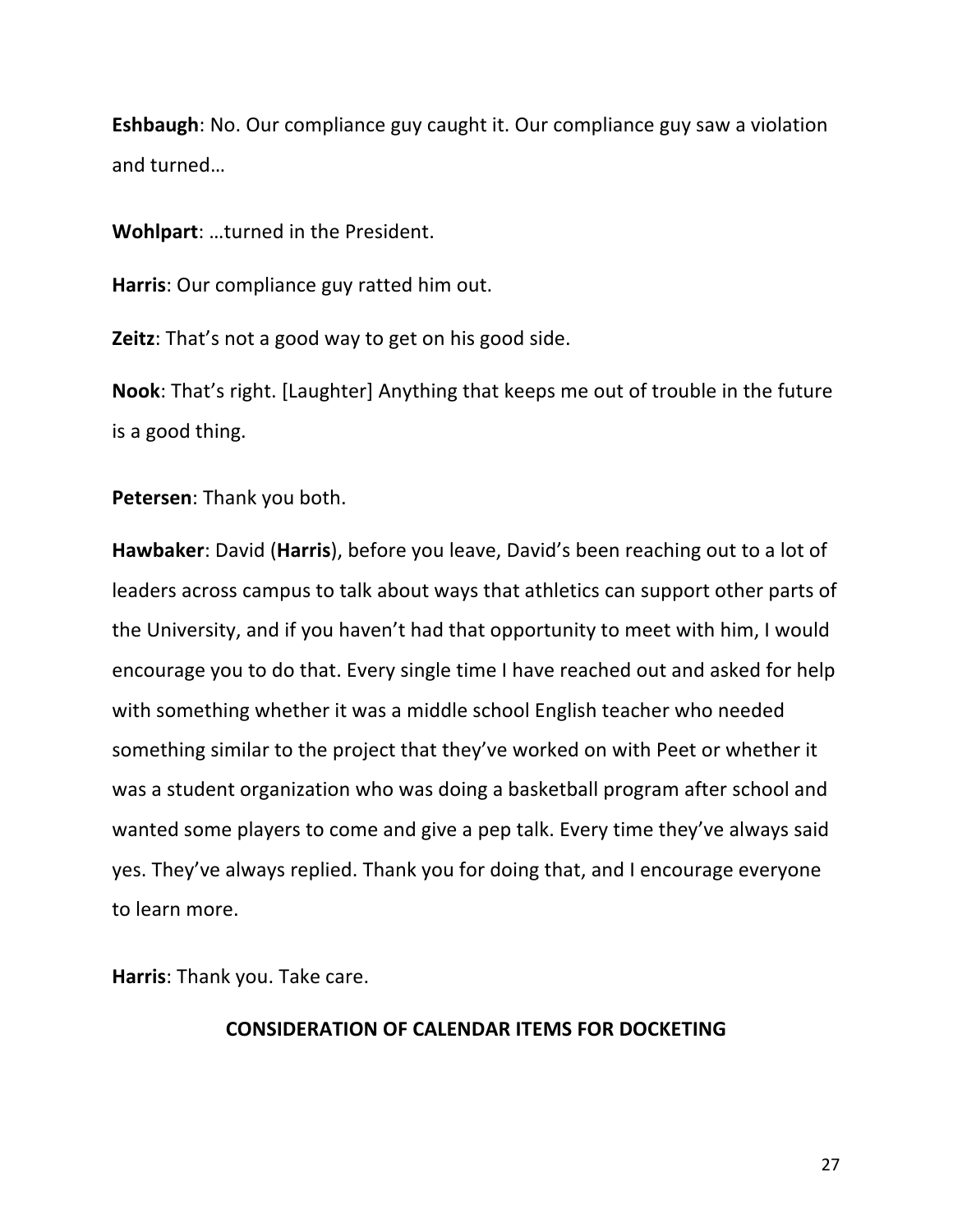**Petersen**: We have a number of items for docketing. My suggestion is that we docket these in a bundle unless there is an interest in pulling out one of these items for additional information. I should note though, that Item #1419, The Committee on Committees Procedure Recommendations we are suggesting be docketed on December  $10<sup>th</sup>$  just in the interest of the calendar for our meeting the Monday after Thanksgiving. Is there a motion to docket these items in a bundle? Thank you, Senator **Skaar** and seconded by Senator **Gould**. Any discussion or need to pull out any of these items? All in favor of docketing these calendar items in a bundle, please indicate by saying 'aye.' Anyone opposed? And any abstentions? Alright, the motion to docket Item 1417 through Item 1425 is approved.

#### **CONSIDERATION OF DOCKET ITEMS**

**Petersen:** That brings us to consideration of two docket items. The first is an emeritus request for Kenneth **Baughman**, Department of Language and Literatures. And I have a beautiful letter written by Jennifer **Cooley** who is the head in the Department of Language and Literatures. I'll just read some of the highlights, and then I'll ask if anyone has any additional comment. He has served in his role as faculty member, advisor, and Associate Head of the Department of Language and Literatures for approximately 46 years. Amazing. "It is safe to say that he positively impacted thousands of lives at UNI. His efforts to support students were tireless not only in his role as advisor to English, English Teaching, TESOL, TESOL teaching majors, and numerous minors, but also as a dedicated teacher and scholar who devoted countless hours to the discussion of literary texts as students worked through passages and papers, often in one-to-one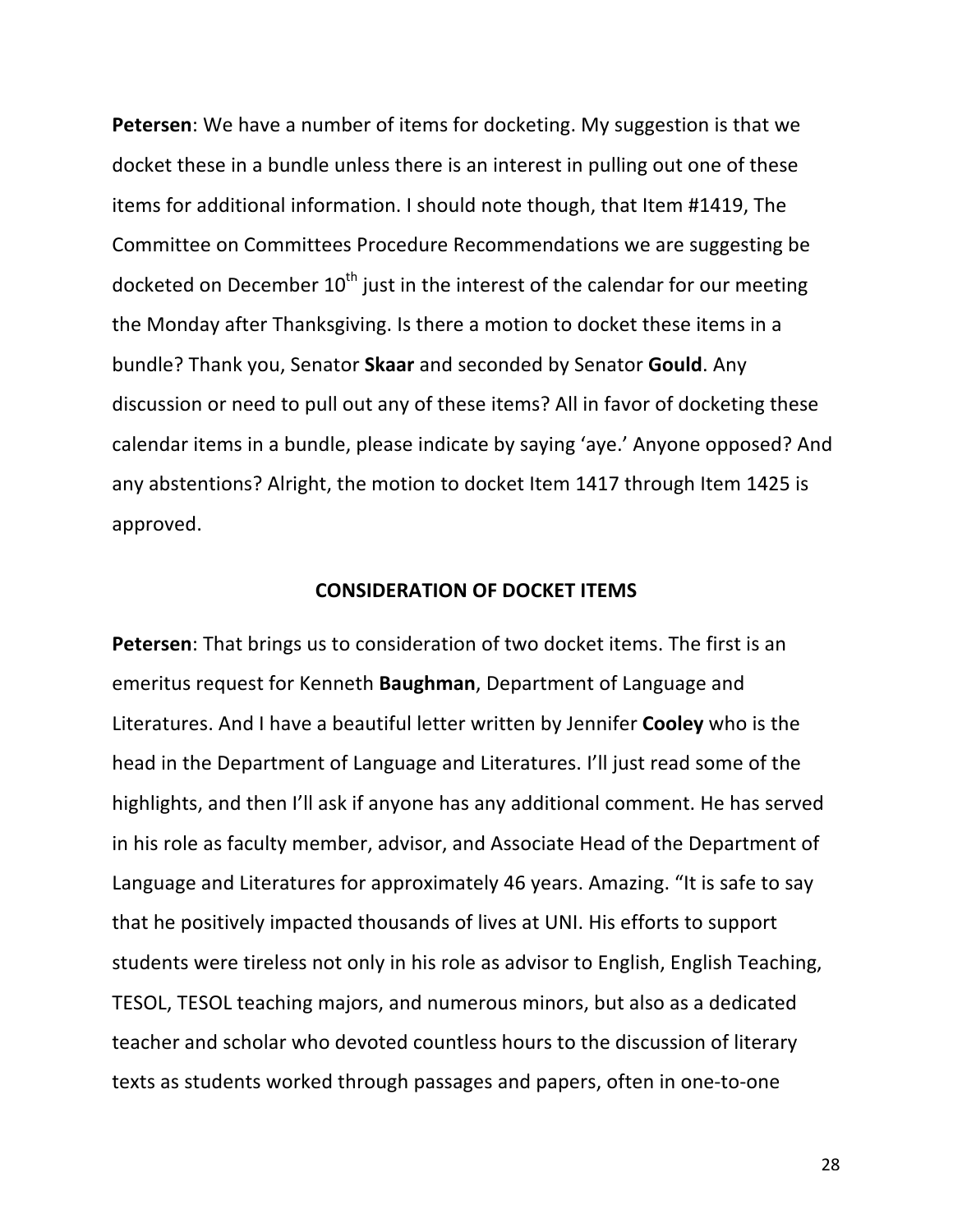meetings." In the second paragraph "Dr. **Baughman** also initiated and chaperoned the annual trip to the American Players Theatre in Spring Green, Wisconsin to allow students of English and theatre to view professional Shakespeare productions in a remarkable outdoor venue. As a Shakespeare scholar himself, he was an avid theatre-goer who appreciated the richness of seen works performed as an integral part of their value and enjoyment. It was not by accident that he selected American Players Theatre, nestled in the forest in the Driftless Area near the Wisconsin River, not far from Frank Lloyd Wright's Taliesin. I believe that these choices reveal a deliberate and intentional choice that allow Dr. **Baughman** to weave together the most meaningful elements of his life. He strived to provide students a means to explore their interactions with literary texts and in the natural world. This duality reveals Dr. **Baughman**'s own profound connections to nature, and to its role in human growth and learning and to the power of literary texts to do the same. Needless to say, I highly recommend bestowing the honor of emeritus status on Dr. Kenneth **Baughman**." Does anyone else know or would like to speak on Dr. **Baughman's** behalf?

**Koch**: I am a colleague of his and for the past 20 years he was always in charge of finding room assignments, and he would talk and ask what courses I would like to teach. After he left, three people took over the things he did. It took three people to cover the different departments that he assigned rooms for. A very modest man; very giving, gentle man. It's been a big loss for our department, but we're very happy that he's having some rest now because he was always working.

**Ahart**: I was a student of his, and also one of his advisees in the Department of Language and Literatures, and I think I echo everything in Dr. **Cooley's** statement,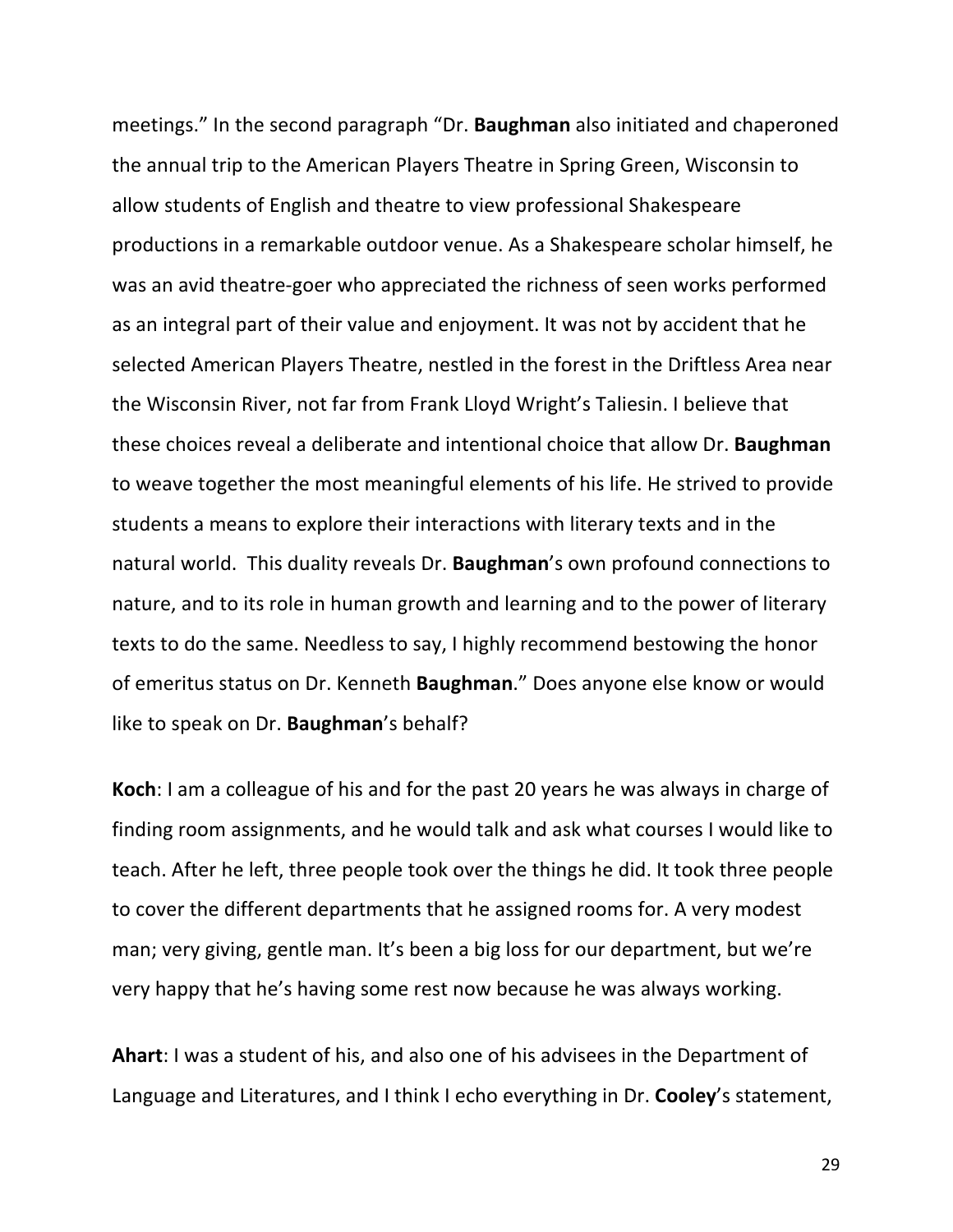but also would like to note that at our recognition ceremony for scholarships in our department last spring, there wasn't a dry eye among students as we celebrated his service here on campus. We've all had a very tangible, unique experience with him, whether it's unique to a course we're taking with him, or even if we never had him as a student, interacting trying to find our particular passions within literature, whether that's within his expertise in British literature or in a different area. He was completely selfless and dedicated to all the students in the department.

**Petersen:** Any other comments? All in favor of approving the emeritus request for Dr. Kenneth **Baughman**, please indicate by saying 'aye.' And any opposed? Any abstentions. The motion passes. And our final item for discussion on the docket today is a Consultation with the General Education Revision Committee. They are joining us again to share with us progress on their work, as well as next steps and to receive from us feedback, questions, comments that we might have as they continue to move forward, and as we keep in mind that we will be voting on the Mission and the Learning Outcomes at our December  $10<sup>th</sup>$  meeting.

**Morgan**: Thank you Amy (**Petersen**). Ana **Kogl** was supposed to be here, but she emailed us this morning and she's got laryngitis, so she tagged Steve (O'Kane) and I to speak on behalf of the committee and Brenda (**Bass**) is here as well if there are questions. I think there's three things we wanted to update the Senate on. First of all, that right now we're having a lot of conversations with various representative bodies around campus. We've already met with the Secondary Education Senate on the first of this month, the CBA Senate on Nov. 7, the CHAS Senate as we speak is supposed to be visited today, and then there are meetings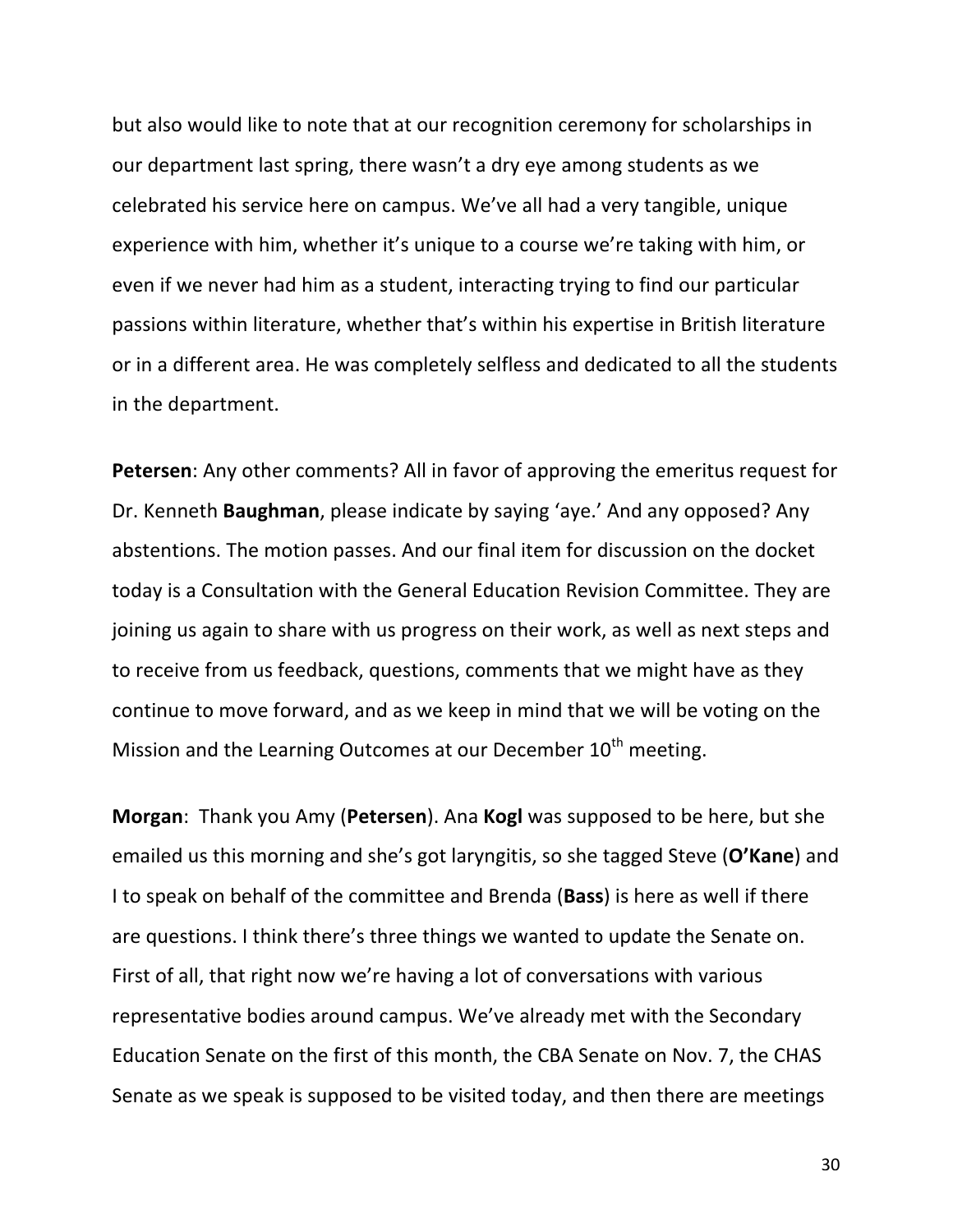scheduled with the UCCC, the College of Ed Senate, the CSBS Senate, and I'm not aware of the specific dates, but I know we've also reached out to the Elementary Ed Senate, the LAC Committee, the Library, Student Government, and the Advising Network. Those are people we're trying to have conversations with here in the ending part of the semester about where we are in the process. I think a message we're trying to convince everyone of is that in our current focus on Learning Areas and Outcomes, we are not trying to imply a structure to this yet, and that structure is the next step after we've agreed on Learning Areas and Outcomes. Though of course all of us who have taught in the current LAC have a hard time putting that aside when we think about how we might fit into this new structure becomes. I think that is something that we are trying to emphasize in these conversations with people. And then finally, the last time the Committee met with the Senate, we were in the midst of a survey that went out to campus. We had some listening sessions earlier in the semester where we encouraged people to engage in small group work about possible Learning Areas and a Mission Statement. We took the feedback from that, and then crafted it into a survey based on some of the conversation in those listening sessions. We also tagged on some possible Learning Outcomes, mostly in my view as examples of what this might look like. Many of them were pulled directly from AAU&P rubrics, if I'm remembering right. Steve? (O'Kane)

#### **O'Kane**: Yes.

**Morgan**: Just to try to give people a picture of what this might mean, since there was some confusion about what does this name even mean for a Learning Area? And we used a five-point Likert Scale on these Learning Areas and the word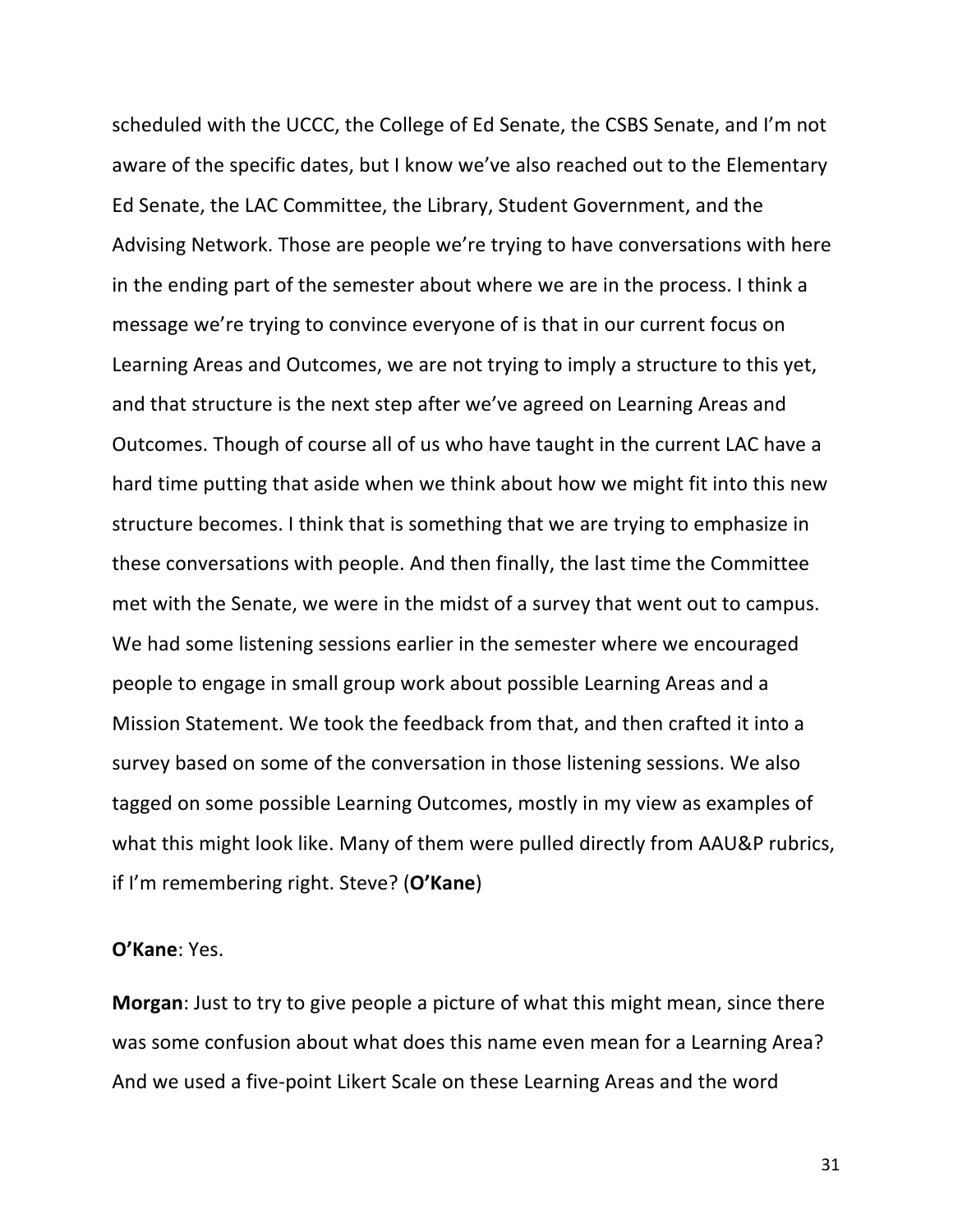'priority' to hopefully get people to say, 'These are high priority, and these are really low priority.' But, some of us that have done some social science research might be unsurprised to find that all 14 Learning Areas I think scored 3.34 and above. [Laughter] There is not a lot of discernment that was offered to the committee from this. And so what we are tasked with right now is we've broken ourselves into three subcommittees, are looking at all of the comments which are very varied, and not rallying around any single point, and trying to take that feedback, craft a structure of six to eight Learning Areas, and then a small number of Learning Outcomes that would go with those, that will then go forward to this body for consideration. If anybody's curious, 240 people responded to the survey, 96 of them were from CHAS, 45 from CSBS, 33 from the College of Ed, 8 from the College of Business, and then 21 from Student Affairs, 20 from others and 10 from the Library. It looks like five people did not tell us where they were from. That's basically where we're at in the process. Steve (O'Kane), I don't know if you want to add to anything.

**O'Kane:** You've covered everything I would have said.

**Morgan**: So like last time, we welcome anybody's suggestions, questions, comments.

**Skaar:** I was at Secondary Ed Senate when the group came, and one of the things that was brought up in our conversations, that maybe other people here would like to know about was the question of purpose of doing this, and I know we talked a little bit last time, that HLC (Higher Learning Commission) has been kind of on us about restructuring our LAC or whatever we're going to call it. The word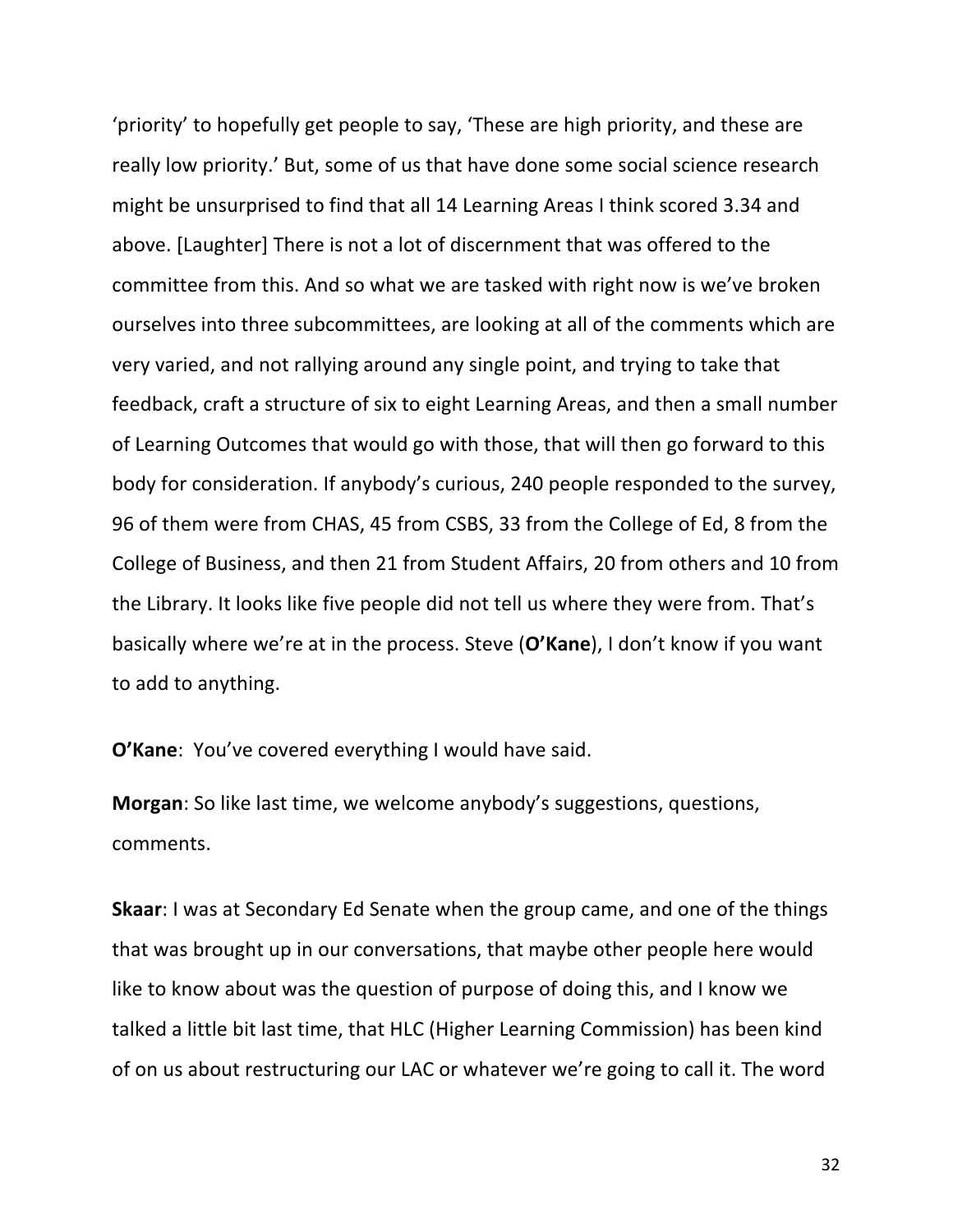'efficiency' keeps coming up, and so one of the questions was "Is it efficiency over quality?" Or "How do we balance efficiency versus quality?" That kind of question came up. I don't know if we can answer that, or if you guys are talking about that in your meetings, when you see these 14 things, and everybody thinks all of them are important. How do we do that? To be efficient yet have quality education?

**O'Kane**: We are very concerned about quality. We do talk about that. Quality--if I have anything to say about, is not going to suffer. As far as efficiency, I think that's mostly going to come down to the structure, so I don't know that we really even got there yet. We haven't talked about that. But I too have heard concerns around campus that it's going to become too focused, or not focused enough. People are very concerned that the breadth of Liberal Arts will be lost. I think we can reassure everyone that none of that is true.

**Skaar:** I think you're right, that structure—we tend to skip over this part and go right to structure, and so that may have been part of that, too.

**O'Kane:** It's very difficult. Many of our colleagues—your colleagues for some reason are going right to structure. They see the Learning Objectives or Learning Outcomes and they're immediately thinking, "Will my course work?" We're nowhere near that.

**Burnight**: Just trying to understand the process: So we are the only body among the senates that is voting on this, correct? Everyone else is just consult. So, one thing that a number of people have expressed a concern about to me is the timeline in terms of when we'll actually get to see the final draft of the Mission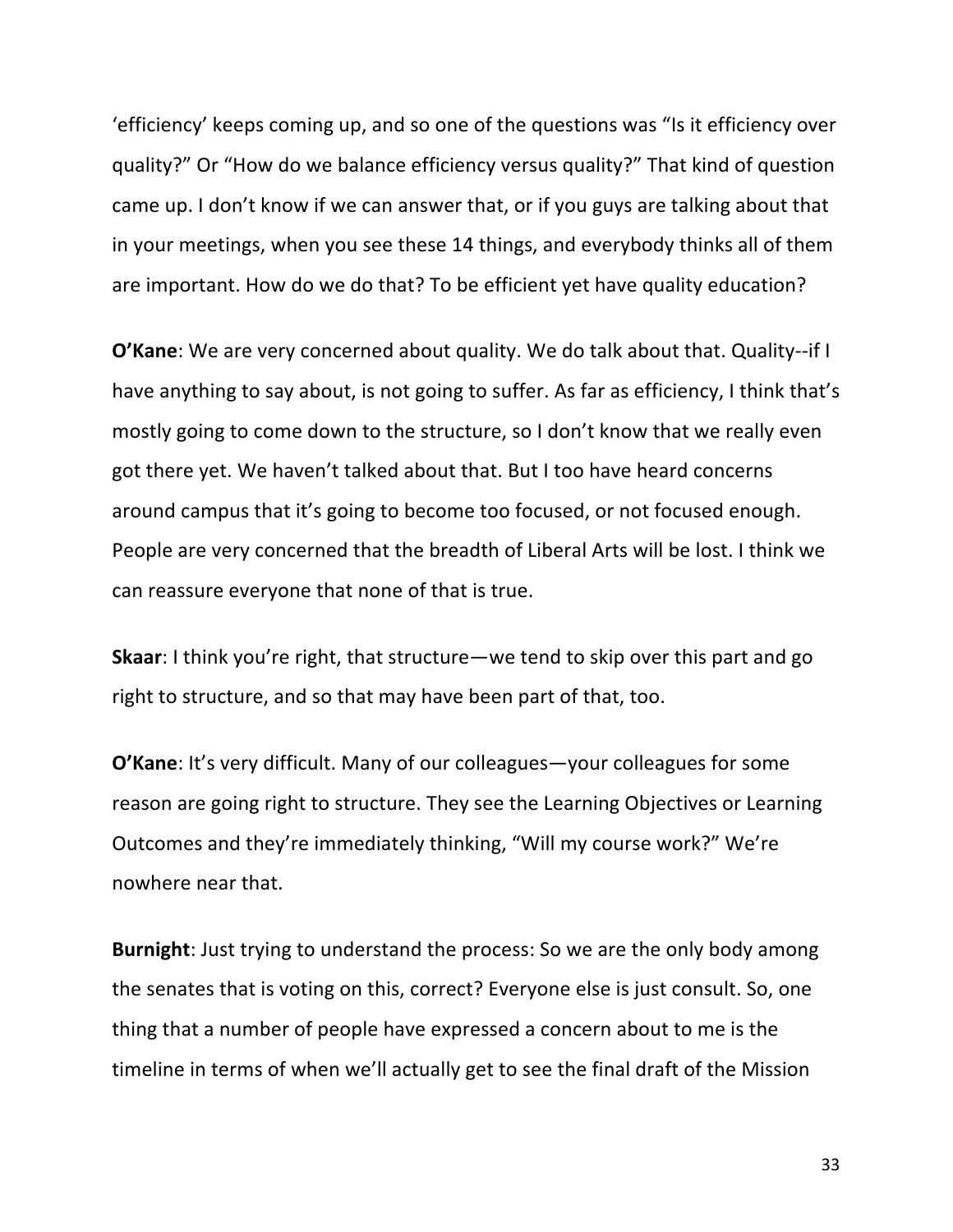Statement and the Learning Areas. So do we have any idea on that? Because I would really hate for it to be that day that we're going to vote on it. Say maybe at least two weeks prior to the meeting would be really helpful.

**O'Kane:** What do you think Brenda (Bass), probably two weeks, three?

**Bass**: Our goal as a committee, and I'm speaking only as one of the co-facilitators of the committee—our goal would certainly be to get you the draft two to three weeks ahead of time. If that's not possible by the end of this semester, we'll be visiting with Amy (**Petersen**) about reconsidering our timeline to allow the time for the Senate to be able to review those drafts; Have time to consider and be prepared with questions. That's absolutely what our committee's intent is. And all along in terms of the drafts of the prior drafts that you've seen, I know they've come out last minute, but as we discussed, as Ana (**Kogl**) discussed last time we came to the Senate, literally the committee was working on them that morning, and trying to show you the most up-to-date information possible, versus something that was a week or two weeks older. But for the final proposals definitely we will want to allow you the time you want. Steve (O'Kane), Jeff (**Morgan**)-feel free to comment.

**Morgan**: I really doubt there would be a vote-ready version in a couple of weeks here, because to the point about we want a quality program. I think at this point we would be short-circuiting those concerns and also the time for everybody to deliberate on what these will be. I will say also at some point, a month ago we realized that our progress was not as swift as we might have hoped, so we've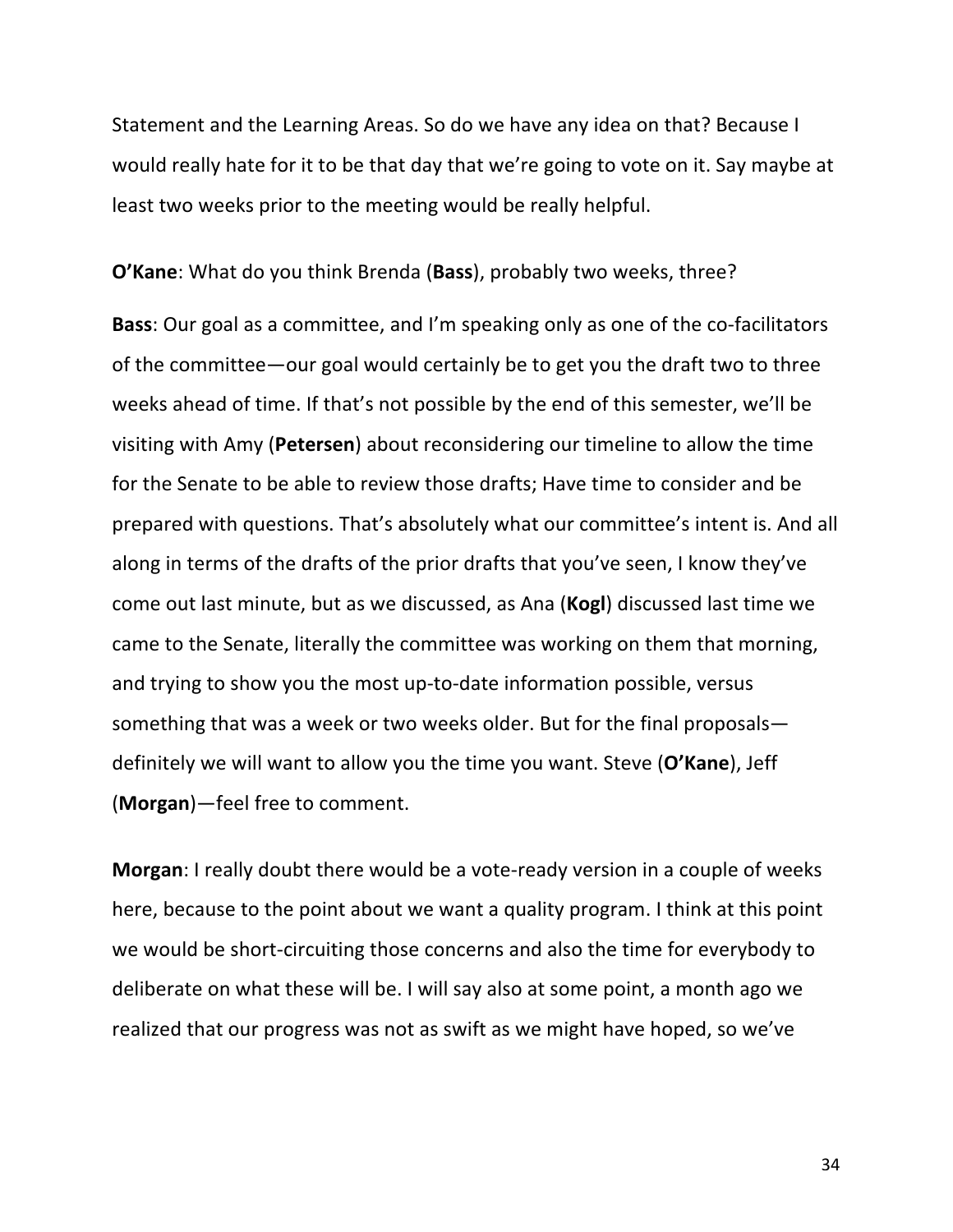moved to weekly meetings of that committee, and that will continue in the Spring semester.

**Petersen**: Just so that I understand, are we thinking of pushing back a vote then until the Spring semester?

**Bass**: Most likely. I don't want to speak for the committee, but given that we have as Jeff (Morgan) summarized in terms of meeting with the various senates around campus, those meetings—some of them aren't scheduled to happen until early December, and so just in terms of logistics and dates, I think we're looking at moving it to the Spring.

**Cutter:** I'm just going to throw an idea out. Would it maybe worthwhile to have the committee come anyway on the  $10^{th}$  with another draft so the Senate could have more feedback?

**O'Kane:** We can sure do that. We'd be happy to.

**Bass**: If that works with your agenda, we'd be happy to bring whatever we have at that point.

**Petersen:** Yep. That's good. We have you scheduled on the 10<sup>th</sup> so certainly it would seem appropriate to do so.

**Mattingly**: I'd just like to encourage all of the Senators that once we've seen a draft, that we take that draft to our colleagues in our departments and our colleges. I know for myself at least, sometimes when I'm voting on something in the Senate I don't have a lot of feedback from my colleagues, and something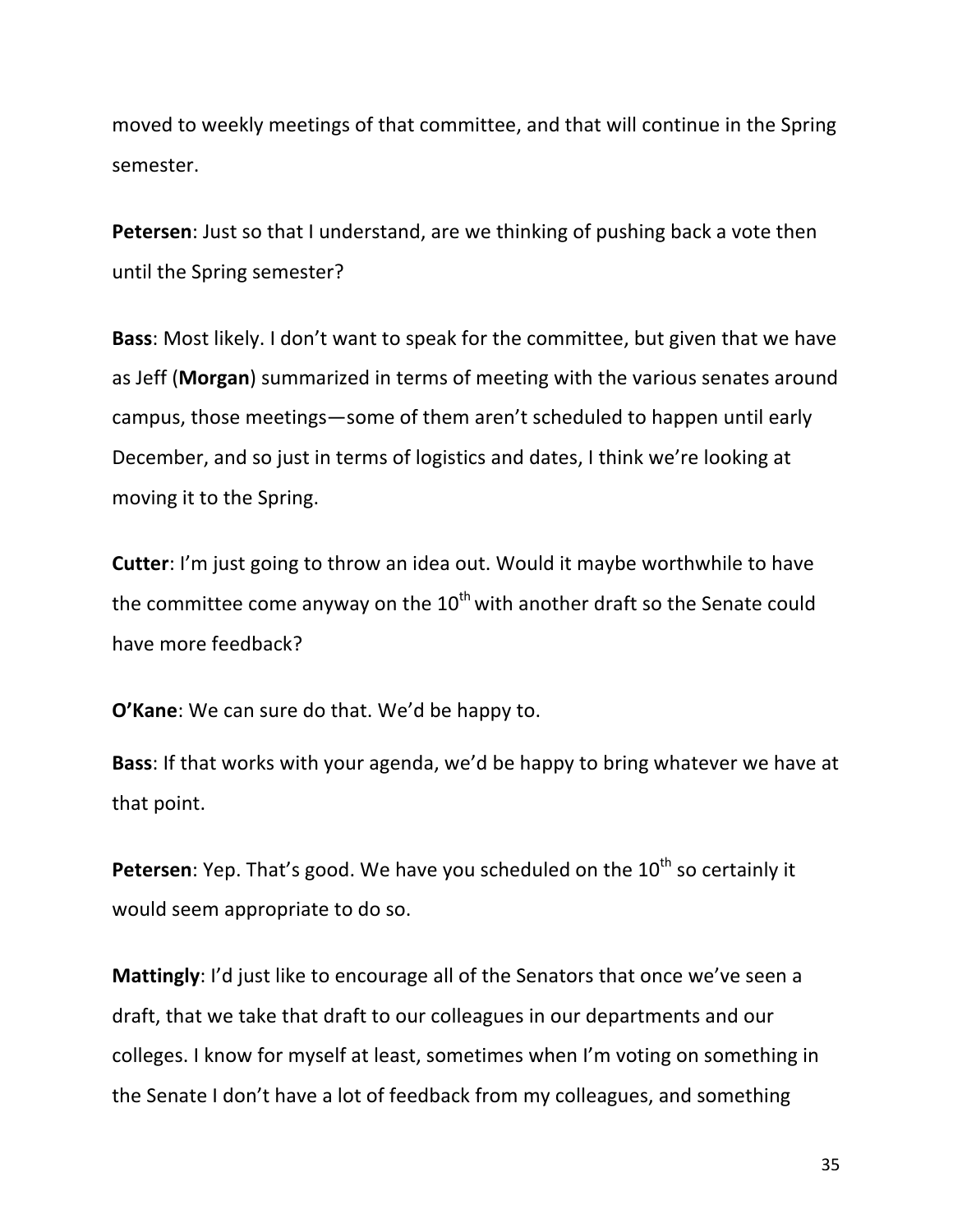that's this important, we can't do this one on our own. We need to share this with the people we work with that might be affected.

Hesse: I have a related suggestion. The Provost's website has a link to this committee and all the work that they're doing, and that's the first place I go for information. But, the last time it's been updated was October  $15<sup>th</sup>$ , and so it's been almost a month since there's been any updates as you can see there. It would be nice to have even a general update of where the committee's at because I knew the folks were coming today, but I really wasn't sure what they were going to talk about today.

**Wohlpart**: I think that maybe a list of who you're visiting and when would be really useful to document that, and put that up here would be extremely helpful; the times that you've visited the Senate and what you talked about at the Senate would be really useful feedback that you're giving.

**Zeitz**: So you've got 14 here, and you want to knock it down to eight. Is that what you were saying?

**O'Kane:** Eight or fewer.

**Zeitz**: Since you ended up with a 3.44, what criteria will you use to reduce at least six? 

**O'Kane**: The three subcommittees have their lists that are down to eight or fewer, and much of that was not really deleting things, but rather combining things in interesting ways.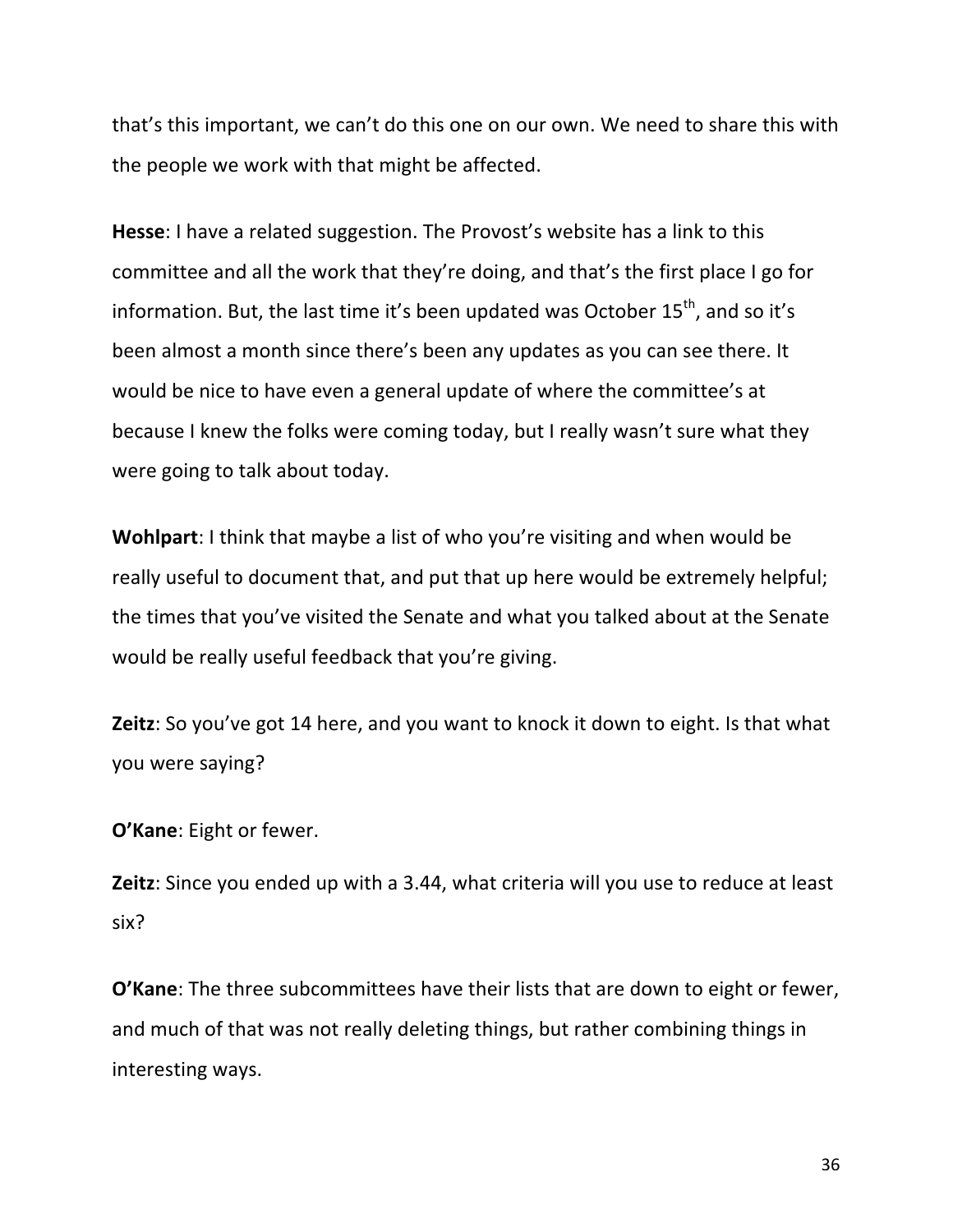**Zeitz**: Got it.

.

**O'Kane:** We need to keep the outcomes that we need to measure at a manageable number because that can get pretty time-consuming.

**Bass**: The committee has also spent a lot of time reviewing the comments. There were literally 50 pages single-spaced, of comments. So, while the numbers—the quantitative numbers weren't overly helpful, and the comments weren't necessarily all in one path, there were themes, trends, that came out in the comments, and so the subcommittees are working with those in mind, too.

**Wohlpart:** Would it not be useful to put up the responses to the survey on this website? 

**Bass:** I'd have to think about...

**O'Kane:** Yes. That would be helpful.

**Wohlpart:** You all need to think about that as a committee whether you want to put that up. As long as it doesn't name names. [Laughter]

**Zeitz**: I have another question. I'm speaking out of ignorance here, but that's nothing new with that, and that is that one of the things we do in the College of Education is that we rely on their LAC education as providing a lot of the content area that they need for teaching. Now, is there some way in which you're—it sounds like you're aware of that.

**O'Kane:** Oh, yeah.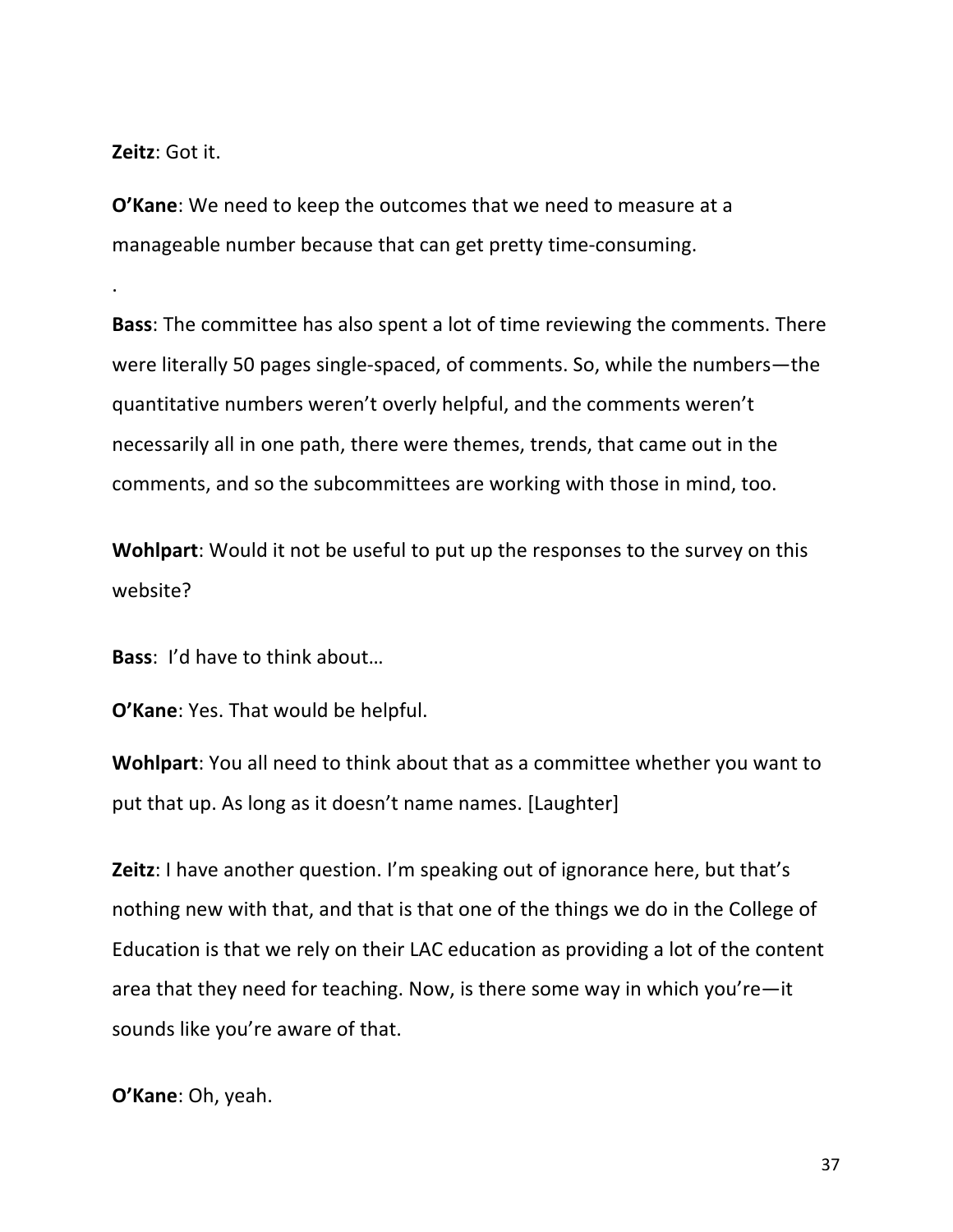**Zeitz**: Is there some way in which you're correlating that, so that we a can assure that those opportunities either are still available or will become available?

**O'Kane**: If we're talking about structure, again we're not at a spot where we can really say very much. But this has been a major part of our conversation. We don't want to lose content. Oh no, but the Learning Outcomes themselves, two of them are kind of content-ish. But, we will reach those Learning Outcomes while including classes that have the content. That's about all I can say.

**Zeitz**: But is there any kind of correlation or cooperation that's being done with Elementary Education, Social Studies, and then they're talking with the people over in History or Geography saying, "These are the ones we want for our LAC." Is that sort of thing being done?

**O'Kane:** We certainly will do that. That sounds to me like structure.

**Morgan:** I agree with Steve (O'Kane). I think that comes up in the structure discussion more. We're trying to establish broad Learning Outcomes that you would claim that everybody that graduates from UNI should have met.

**Wohlpart**: The other place I think that will come up, Leigh (Zeitz), is when the courses are populated, when the departments say, "Here are the courses we want." You all know what courses it is that you need in various degrees.

**Zeitz**: Is that open for negotiation?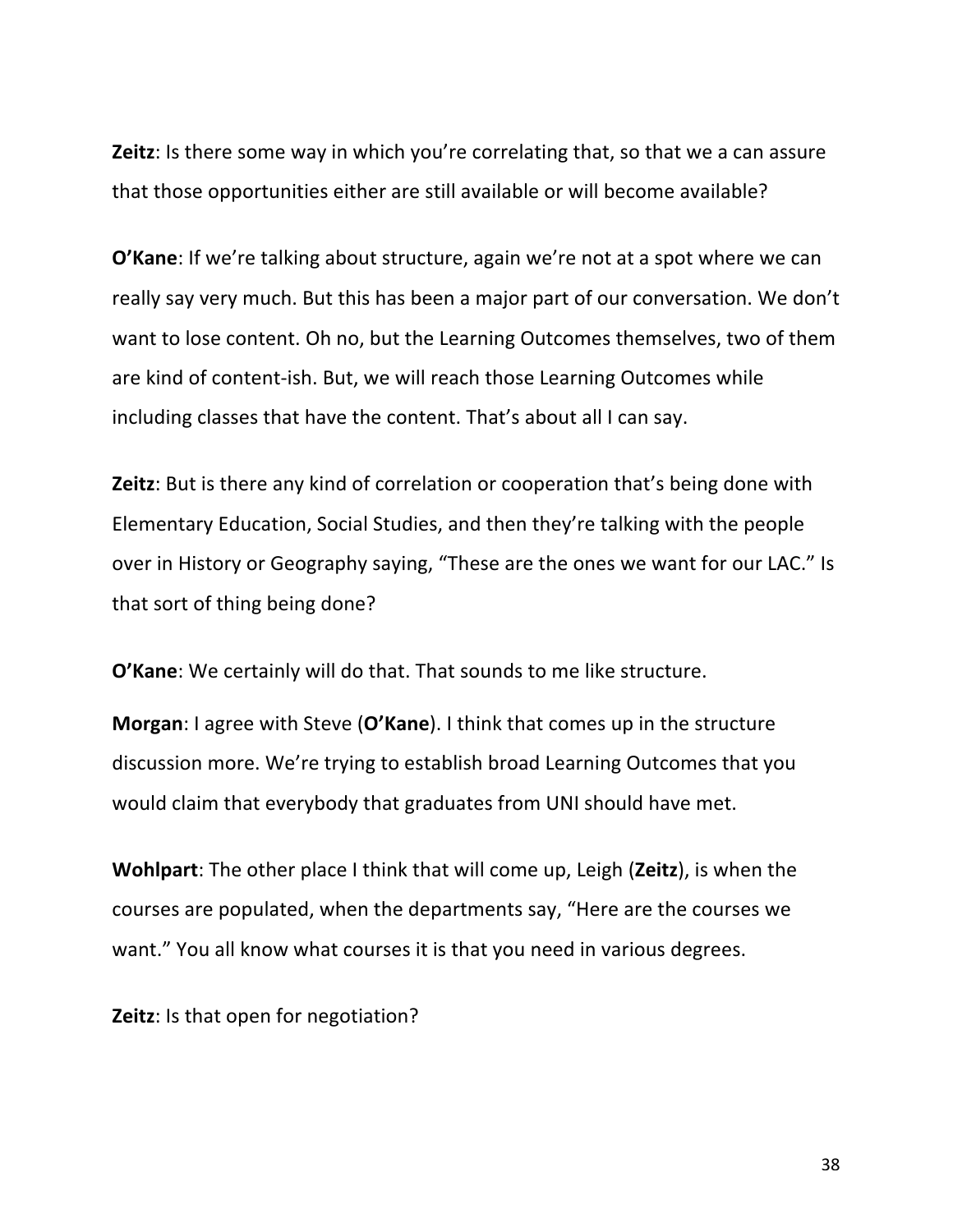**Wohlpart**: We need to make sure that we cover all of our bases. So we will do that, absolutely. That's essential.

**O'Kane**: That's not part of our charge by the way. [Laughter]

**Zeitz**: I understand. Thank you.

**Wohlpart:** When that step is figured out, we need to make sure that we're looking at that element. When we figure out what the step is for populating courses, we need to make sure that the courses get populated for all the programs that we need.

**Zeitz: Thank you.** 

**Gould**: So will your committee also do the—develop the structure when it gets to that point?

**O'Kane:** We will develop the structure, but I don't envision we being the ones that decide how it gets populated.

#### **Gould**: Right.

**Petersen**: Alright, any other questions or comments for the committee? Just to summarize, we anticipate that we'll be pushing a vote back until you've all had a chance to visit all of the college senates and all of the other groups. Okay, excellent. Thank you.

**Petersen**: There is no New Business, but I do want to remind you all that all the calendar items that we docketed today except for the Committee on Committees